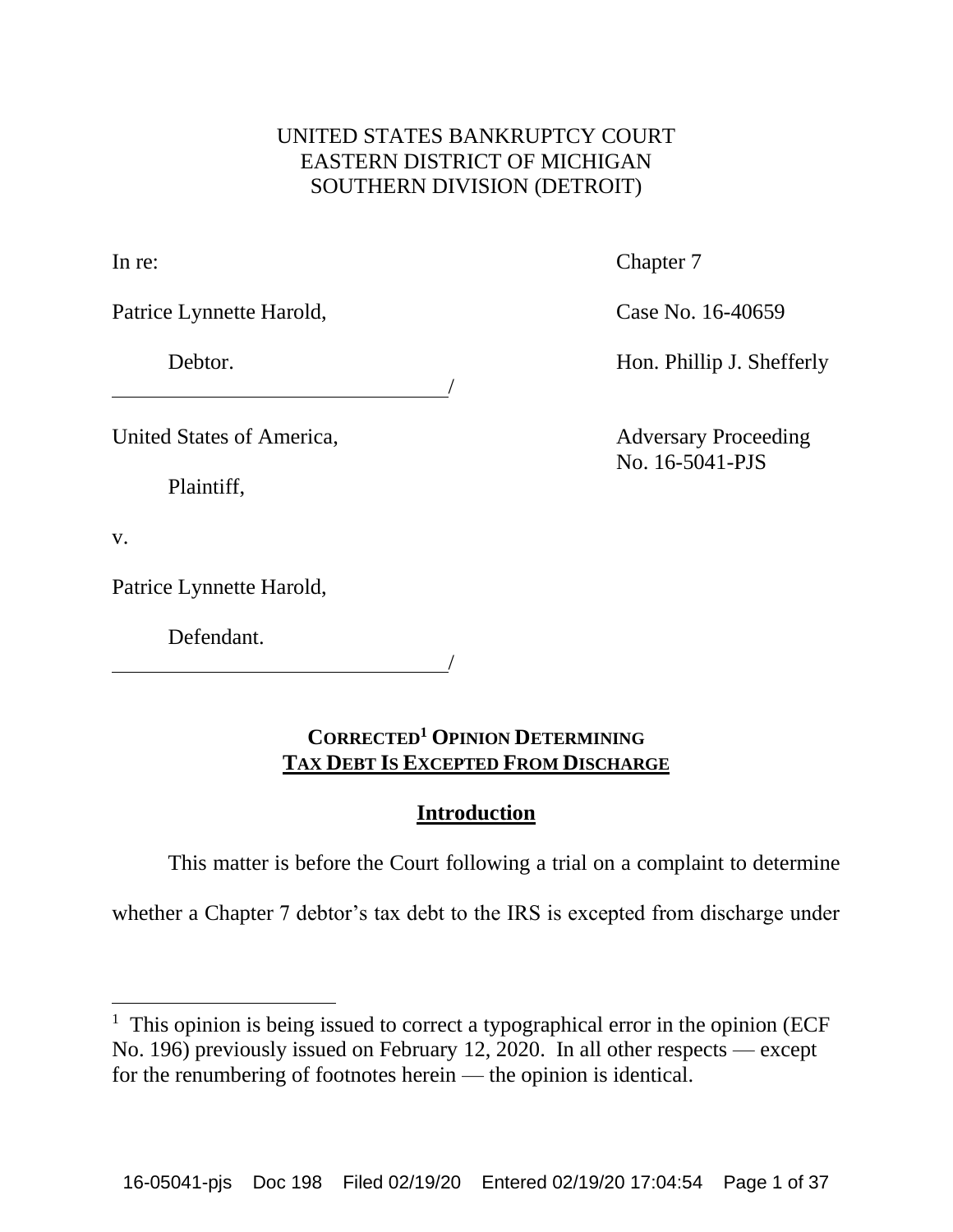§ 523(a)(1)(C) of the Bankruptcy Code. For the reasons set forth in this opinion, the Court holds that the IRS has proven all the elements necessary to except the debt from discharge under  $\S$  523(a)(1)(C).

#### **Jurisdiction**

This is a core proceeding under 28 U.S.C. § 157(b)(2)(I) over which the Court has jurisdiction under 28 USC §§ 1334(a) and 157(a).

### **Procedural history**

Patrice Lynette Harold ("Debtor") filed a Chapter 7 bankruptcy petition on January 15, 2016 and received a discharge. On November 15, 2016, the Internal Revenue Service ("IRS") initiated this adversary proceeding by filing a three-count complaint seeking to determine that taxes owed by the Debtor for 2004 through 2012 and 2014 are excepted from the Debtor's discharge under  $\S$  523(a)(1)(A), (B) and (C) of the Bankruptcy Code.

At the request of the parties, the Court stayed the prosecution of this adversary proceeding because the IRS and the Debtor are also parties to a separate lawsuit ("District Court Lawsuit") in the United States District Court for the Eastern District of Michigan ("District Court"). The IRS filed the District Court Lawsuit to determine the amount of taxes, penalties and interest owed by the Debtor, and to enforce a federal tax lien that it had filed against the Debtor's home to collect that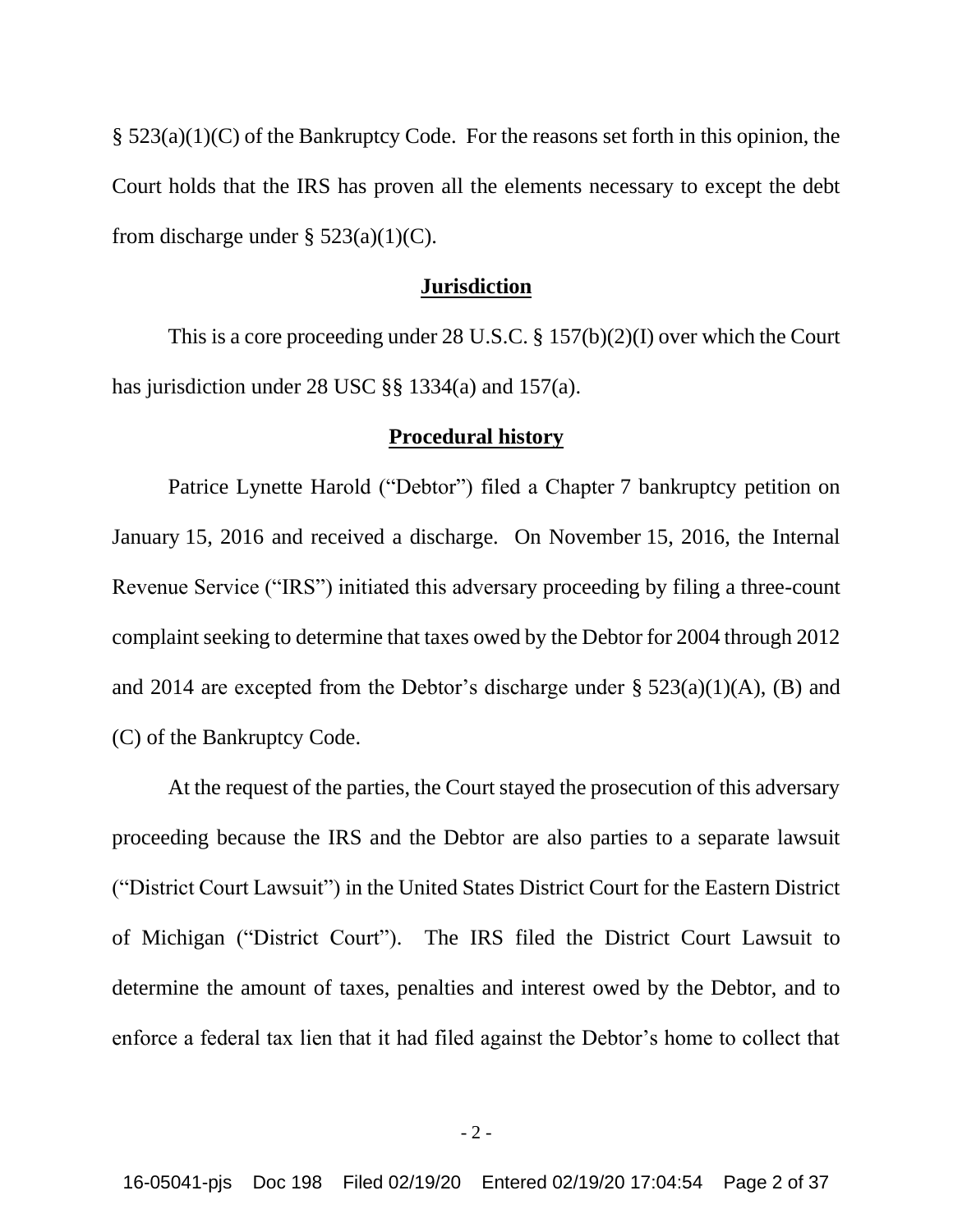debt. For a time, the IRS and the Debtor thought that the proceeds received by the IRS from enforcement of that lien might be enough to pay all the Debtor's debt to the IRS, which would obviate the need for this Court to determine the dischargeability of that debt. Eventually, it became apparent to the parties and to this Court that regardless of the outcome of the District Court Lawsuit, there would still be some amount owed by the Debtor to the IRS, and this Court would have to decide whether that amount is nondischargeable. Therefore, the Court terminated the stay so that this adversary proceeding could go forward.

By agreement of the parties, this Court is not asked to determine in this adversary proceeding how much the Debtor owes to the IRS. The parties agree that the amount of the debt will be determined by the District Court in the District Court Lawsuit. This Court is asked in this adversary proceeding only to decide whether the debt owed by the Debtor to the IRS — in whatever amount the District Court determines — is excepted from the Debtor's Chapter 7 discharge.

The Court has already granted the IRS a summary judgment on counts I and II of its complaint, holding that the Debtor's tax debt for 2012 and 2014 is excepted from discharge under §  $523(a)(1)(A)$ , and the Debtor's tax debt for 2008 and 2010 is excepted from discharge under  $\S$  523(a)(1)(B). That just leaves count III, which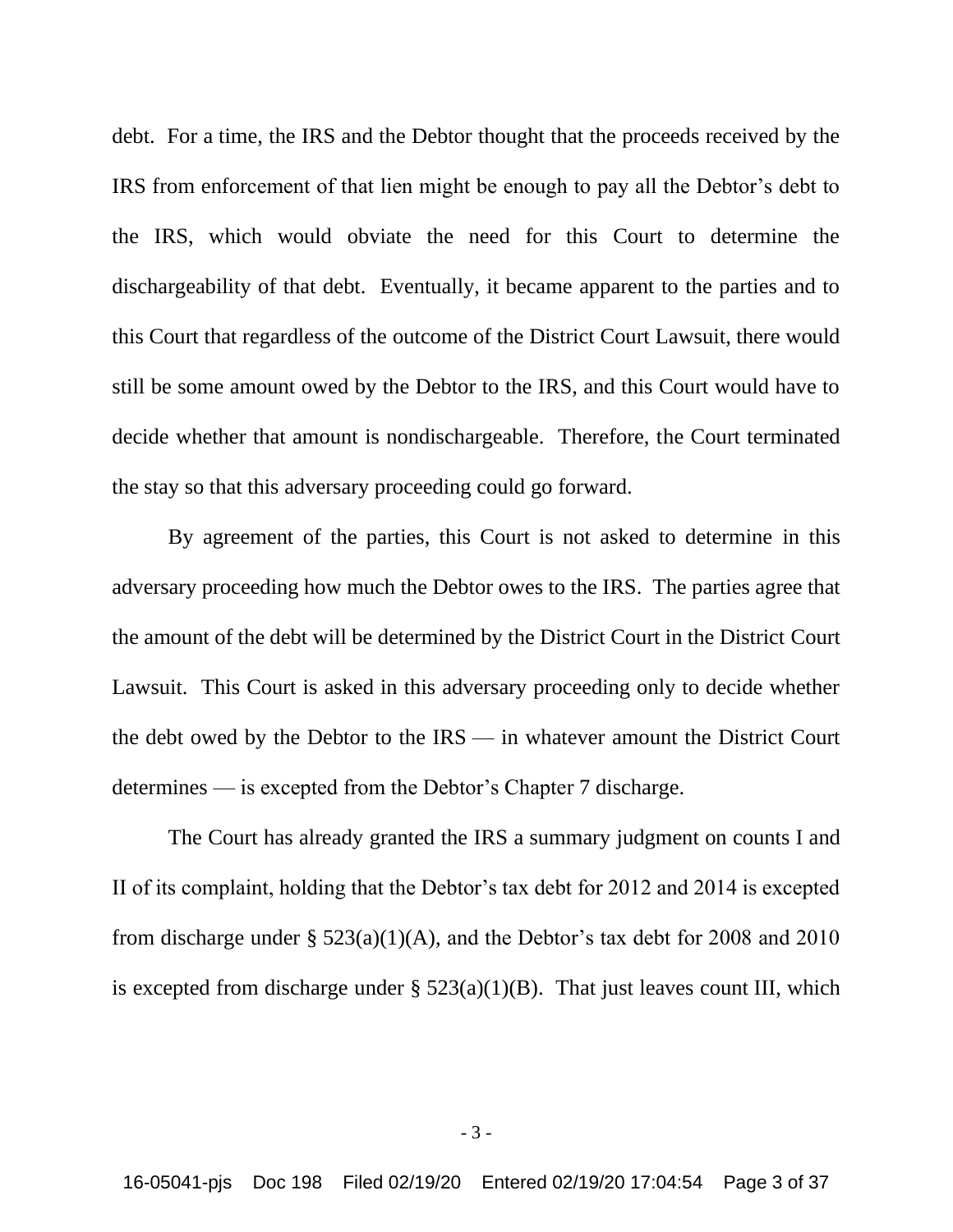requests that the Court except from discharge the Debtor's tax debt for 2004 through 2012 and 2014 under § 523(a)(1)(C).

The Court held a trial on count III over four days, November 6 through 8, and November 13, 2019. Prior to the trial, on the stipulation of the parties, the Court signed a Joint Final Pretrial Order ("Pretrial Order") that contains 50 stipulations of fact. At the trial, the IRS called three witnesses: the Debtor, the Debtor's husband, Thomas Barrow ("Barrow"), and an IRS revenue officer, Christopher Smith ("Smith"). The Debtor called three witnesses: the Debtor, Barrow and an accountant, Akono Gross ("Gross"). The Court admitted into evidence exhibits 1 through 34, 38 through 45, 60 through 63, 77, 79, 84 through 87, 91 and 93. The IRS and the Debtor have fully briefed all issues and the matter is now ready for decision.

### **Findings of Fact**

The Court finds the following facts from the testimony at trial, the exhibits admitted at trial, and the stipulation of facts in the Pretrial Order.

The Debtor is a practicing doctor who specializes in obstetrics and gynecology. She enjoys a successful and busy practice, and works long hours.

In 1993, the Debtor married Barrow. At that time, Barrow was a certified public accountant. However, he later lost his license after he was convicted in 1994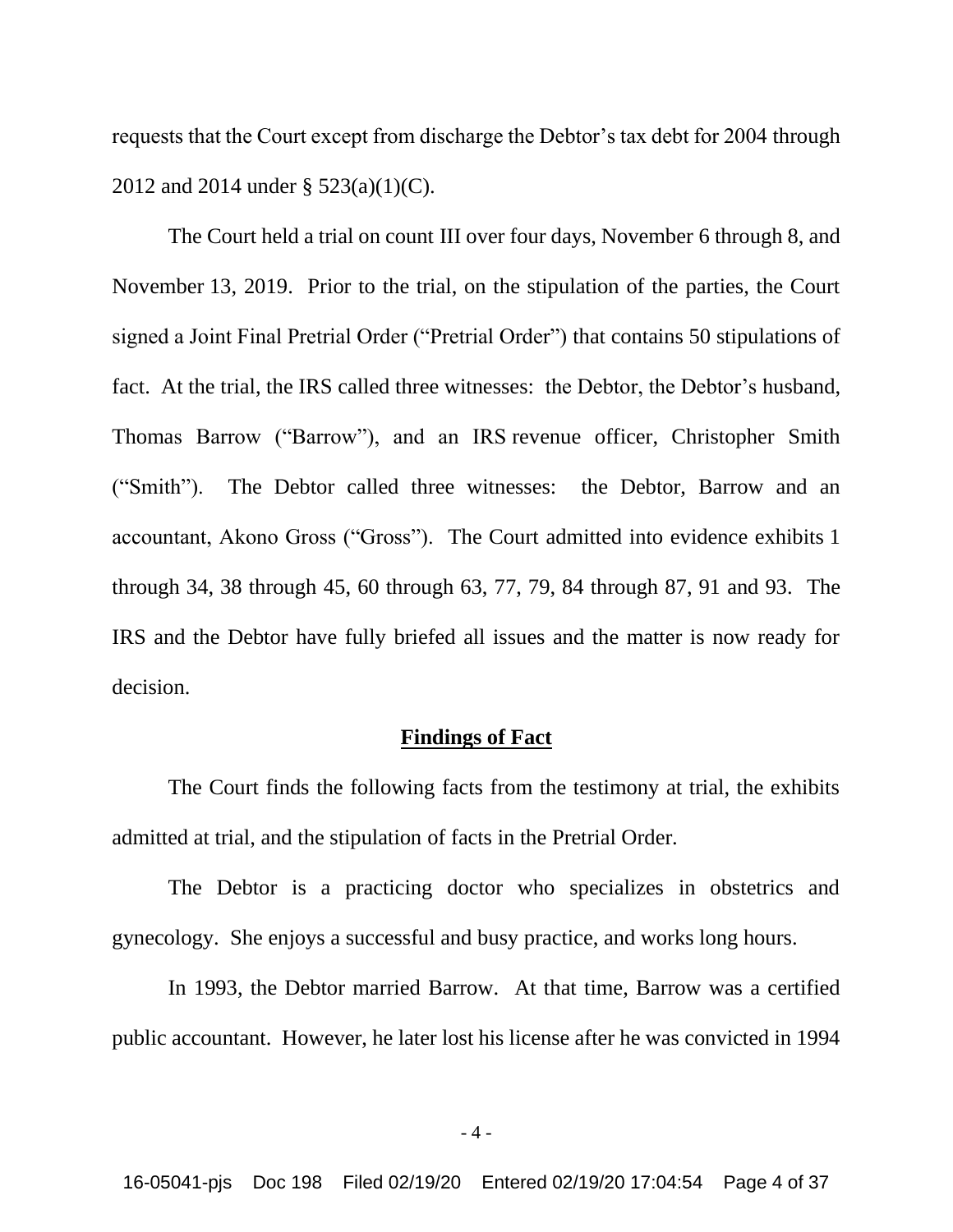of filing a false statement in connection with a bank loan application, bank fraud, tax evasion and filing a false tax return. The conduct that was the subject of the conviction occurred in the 1980's, prior to when Barrow married the Debtor. No longer practicing as an accountant, Barrow now owns Fidelity Refund Services ("Fidelity"), a consulting firm.

The Debtor and Barrow have two children together, one daughter and one son. The Debtor is the primary source of income for the family.

From February, 2000 until she filed her Chapter 7 case, the Debtor conducted her medical practice through Patrice L. Harold, M.D., PLC ("Harold PLC"), a professional liability company in which the Debtor was the sole member. Shortly after its formation, Harold PLC became one of the two members of a professional limited liability company known as Harold Hinton Physicians for Womens Health, PLLC. In December, 2010, that entity changed its name to Southfield OB/GYN Associates, PLLC ("Southfield OBGYN"). From then until sometime after the Debtor filed her Chapter 7 case, Southfield OBGYN received revenues both from the Debtor's medical practice at Harold PLC and from the medical practice of Dr. Michele Thomas ("Thomas"), whose own professional liability company is the other member of Southfield OBGYN. Throughout all this time, Southfield OBGYN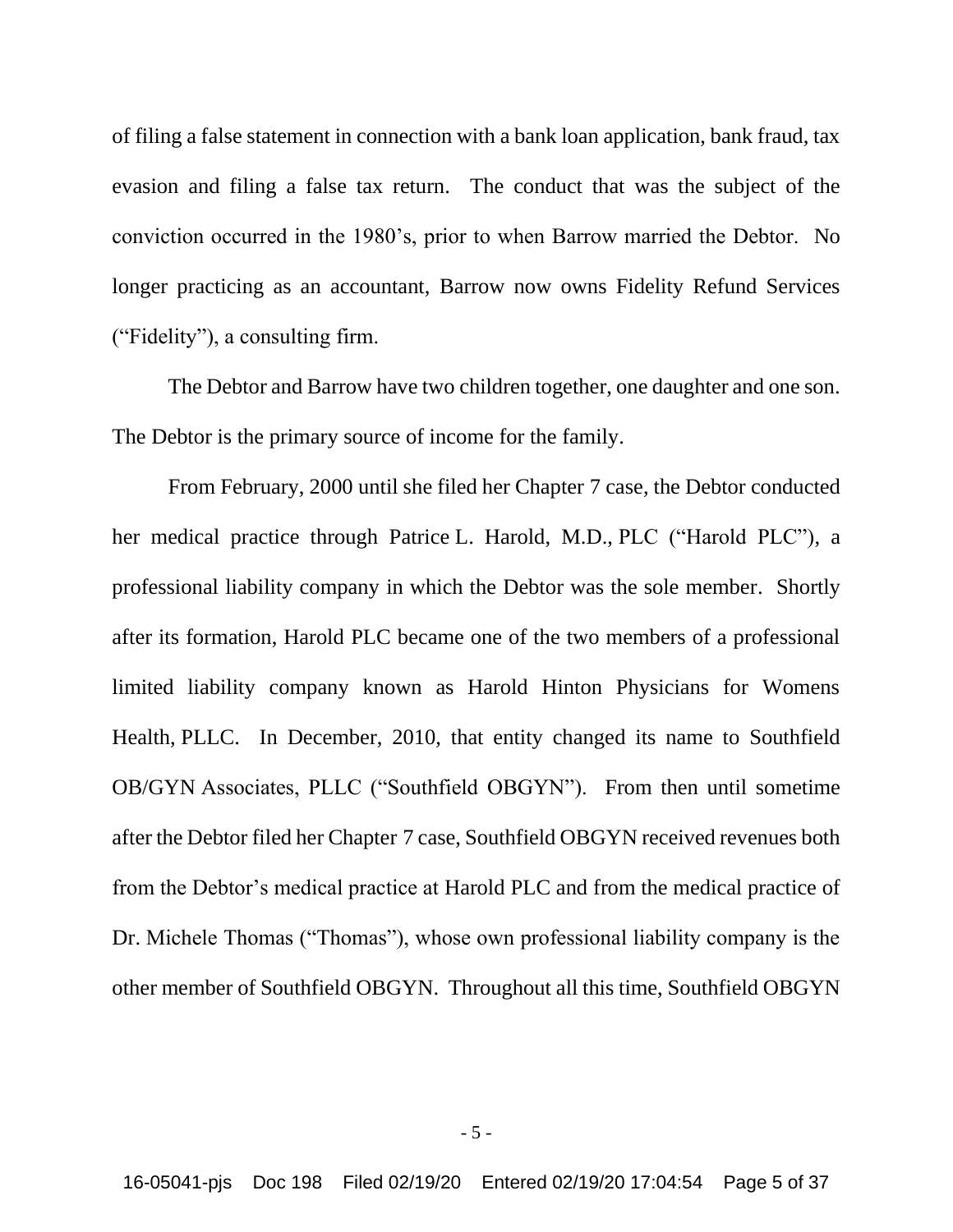paid the rent, payroll, and other common expenses both for Harold PLC and for Thomas's professional liability company.

Although Harold does not have a financial background, she had check signing authority for Harold PLC and for Southfield OBGYN throughout the years that are the subject of this adversary proceeding and wrote checks for both entities throughout that time. She also regularly reconciled the bank accounts for both entities. Harold is also identified as the "tax matters partner" on the federal income tax returns for Southfield OBGYN.

At all times during their marriage, Barrow has handled all the Debtor's tax matters. The Debtor and Barrow filed joint tax returns for the years 2004 through 2014, which Barrow prepared from information that Harold provided him and from QuickBooks reports for Harold PLC. After preparing each return, Barrow would discuss the return with Harold and give her the return to sign. Sometimes Harold reviewed the return before signing, other times not. Harold trusted Barrow to handle the tax returns because of his accounting and financial background.

During these years, it was not uncommon for Barrow to request an extension of time to file a return. For example, the 2004 return (ex. 14) was not received by the IRS until October 31, 2006, and the 2005 return (ex. 15) was not received by the IRS until December 11, 2006. During other years, returns were not filed timely. In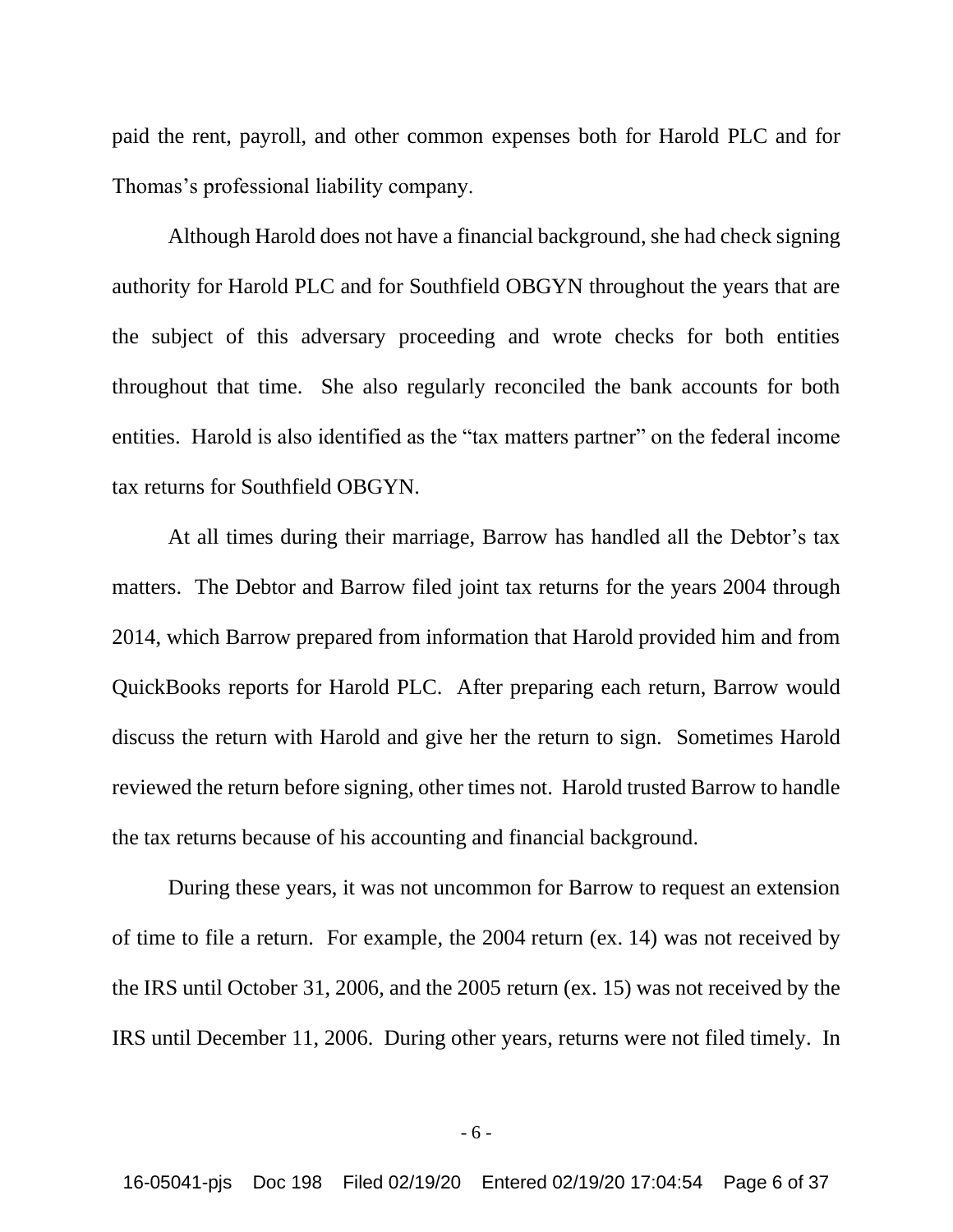granting a partial summary judgment for the IRS earlier in this adversary proceeding, the Court found that the returns that Barrow prepared for 2008 (ex. 18) and 2010 (ex. 20) were not filed until January, 2016.

The returns for the Debtor and Barrow for the years 2004 through 2012 and 2014 (exs. 14-23) show that the Debtor's medical practice was lucrative. Harold PLC's gross revenues during those years averaged over a half million dollars annually with a low of \$423,829.00 in 2004 and a high of \$613,125.00 in 2007. The returns for those years show an annual net profit for Harold PLC, ranging from a low of \$174,971.00 in 2006 to a high of \$364,946.00 in 2008. Even after reducing the net profit by Harold PLC's allocable share of Southfield OBGYN's flow through losses, the returns for those years show that the net income for Harold PLC averaged over \$170,000.00 annually. With the exception of the 2004 return, which shows that the Debtor was entitled to a refund of \$3,971.00, the returns show a tax liability owed by the Debtor and Barrow for each year in the following amounts: \$42,696.00 for 2005; \$23,829.00 for 2006; \$28,298.00 for 2007; \$28,768.00 for 2008; \$22,187.00 for 2009; \$15,704.00 for 2010; \$25,759.00 for 2011; \$4,604.00 for 2012; and \$5,003.00 for 2014.

In March, 2009, knowing that they were behind in their taxes, the Debtor and Barrow engaged Lothamer Tax Resolution, Inc. ("Lothamer") to negotiate an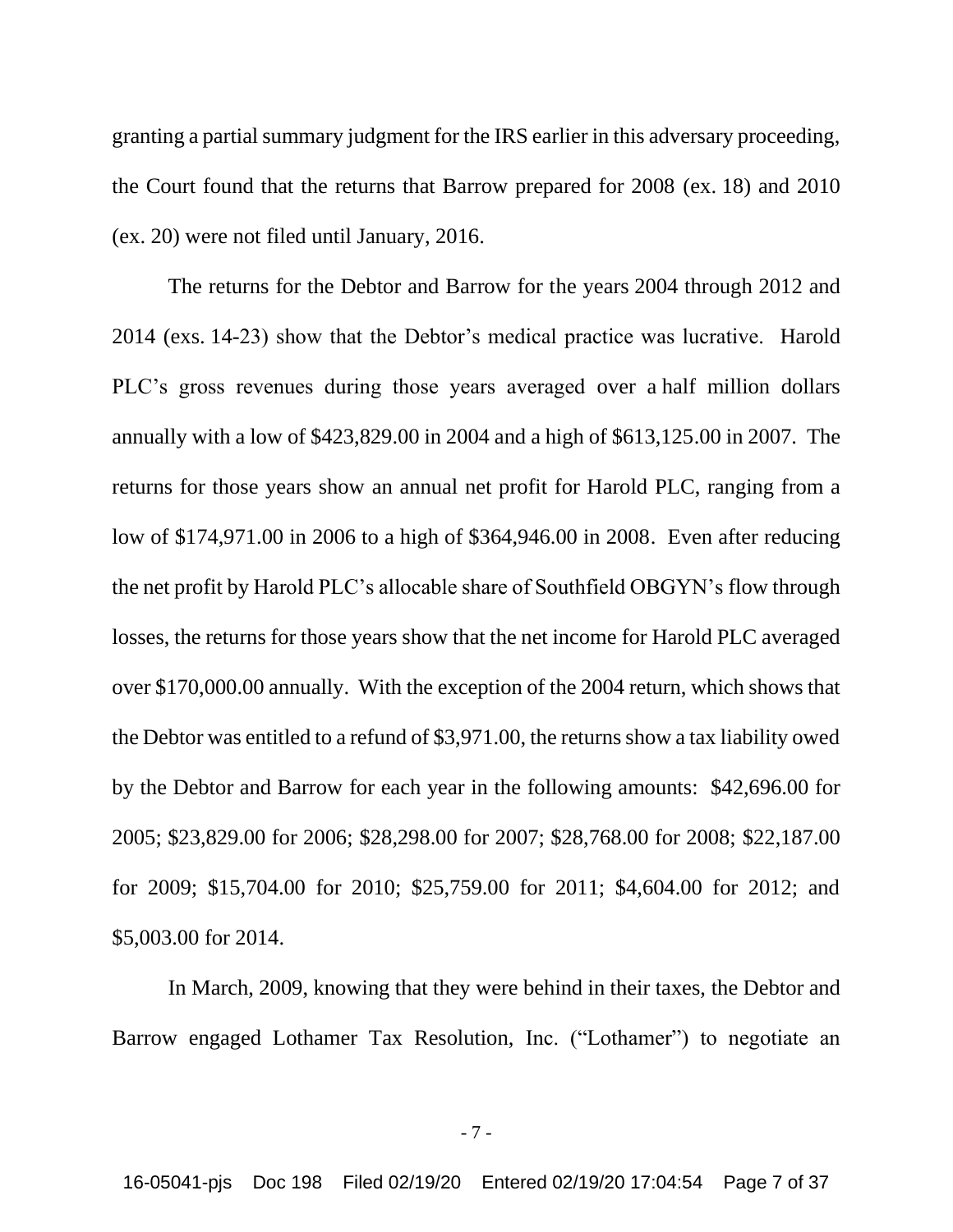installment agreement with the IRS for their tax debts for the years 2003 through 2007. Barrow and the Debtor each signed a power of attorney authorizing Lothamer to represent them with the IRS. Gross, a certified public accountant at Lothamer, was assigned to their file. Barrow handled all the communications with Gross. Gross did not meet or speak with the Debtor.

On July 6, 2009, Gross sent the IRS a proposed installment payment agreement (ex. 38). It covered tax years 2003 through 2008 and provided for payments of \$1,000.00 per month that would increase to \$5,000.00 per month beginning in July, 2010. On July 10, 2009, the IRS wrote a letter (ex. 39) to the Debtor and Barrow to inform them that the IRS approved the installment agreement, but the letter specified that it covered only tax years 2003 through 2007. The Debtor and Barrow did not realize at the time that the IRS approval did not include tax year 2008, as they had proposed. They later learned that the reason why 2008 was not included was because Barrow had requested an extension of time to file the 2008 return and, as of the date of the IRS approval of the installment agreement, the 2008 return had not yet been filed.

The Debtor and Barrow made some payments under the installment agreement, but they soon missed others in 2009 and did not make the "step up" monthly payments as required beginning in July, 2010. Although they maintain that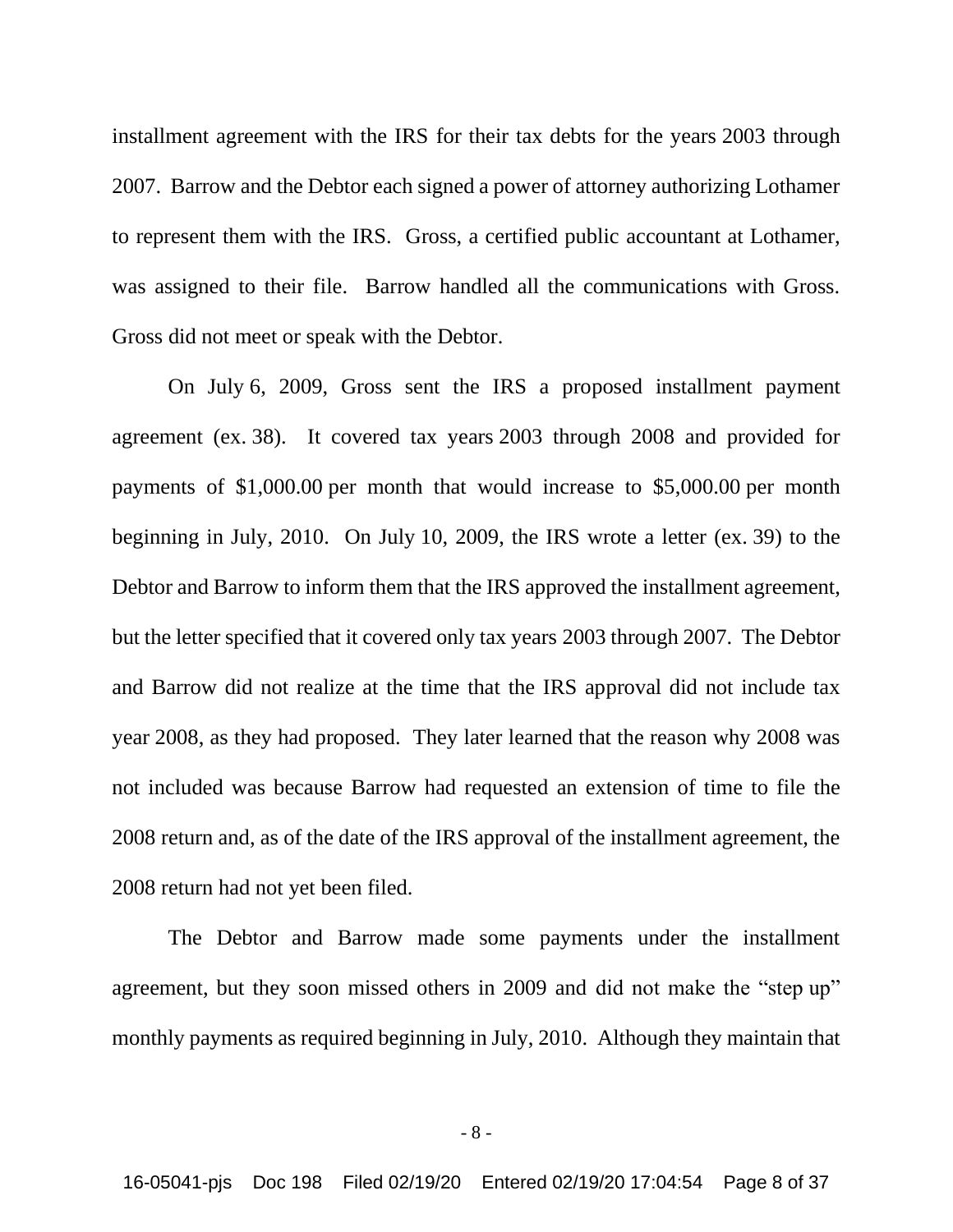the installment agreement was still in effect when the Debtor filed her Chapter 7 case because they never received a notice of default from the IRS formally terminating the installment agreement, the Debtor and Barrow admit that they did not make all the payments required by the installment agreement.

The IRS Certificates of Official Record, Form 4340, for the years 2004 through 2007 (exs. 24-27), all of which are years covered by the installment agreement, show an unpaid debt for taxes, penalties or interest for each of those years.

The IRS Certificates of Official Record, Form 4340, for the years 2008 through 2012 and 2014 (exs. 28-33), all of which are years after the installment agreement, show that the Debtor and Barrow did not pay all their taxes, penalties and interest for those years either.

Although conceding that they still owe something to the IRS for the years 2004 through 2012 and 2014, the Debtor and Barrow dispute the amount claimed by the IRS. In the District Court Lawsuit, the IRS alleges that the Debtor owes more than \$400,000.00 of taxes, penalties and interest. In the schedule E/F (ex. 1) that the Debtor filed in her Chapter 7 bankruptcy case, the Debtor lists a total debt of \$268,576.67 owing by her to the IRS. The Debtor did not list any of this amount as disputed.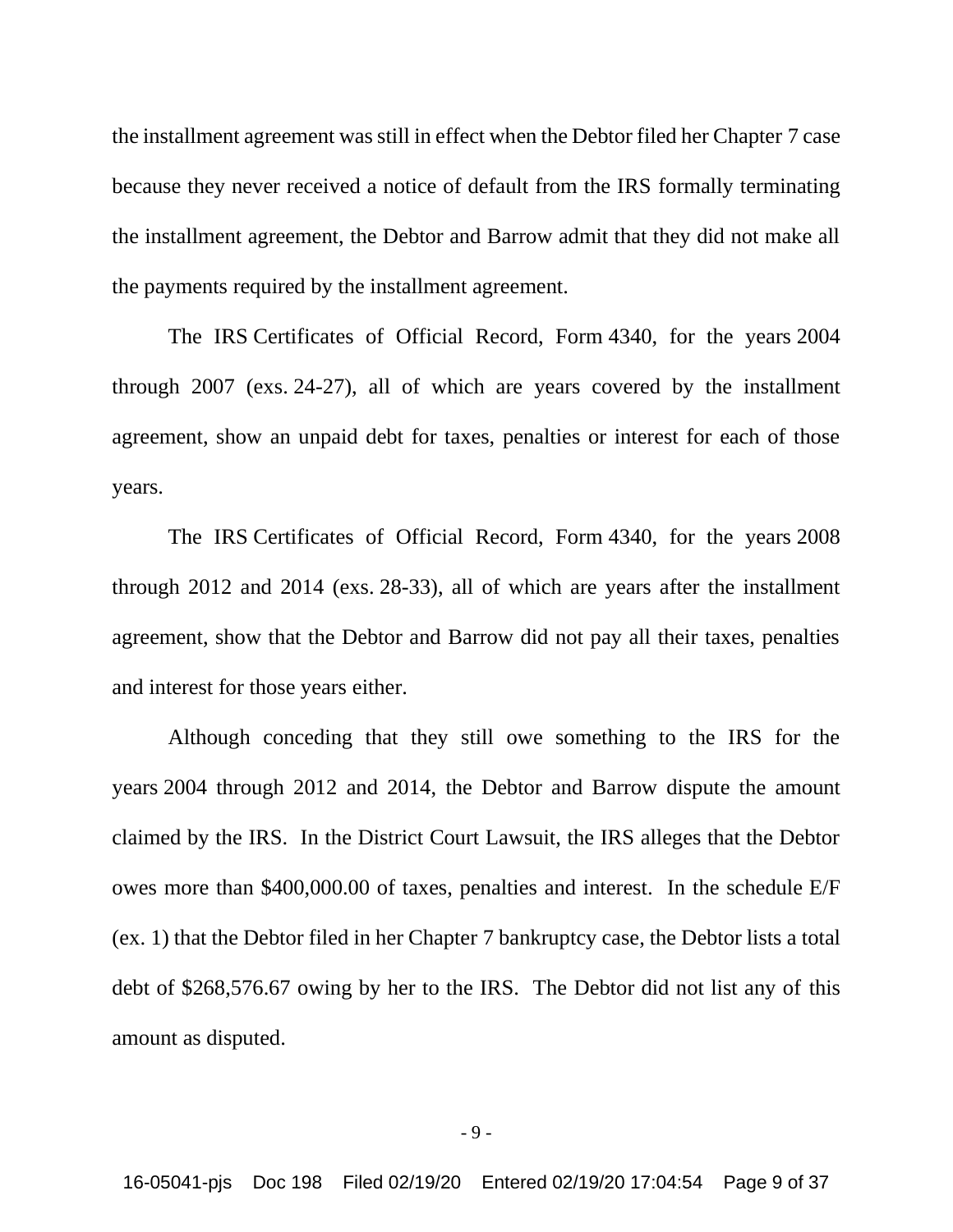The IRS internal account transcripts for the years 2004 through 2012 and 2014 (exs. 4-13) show that the IRS sent numerous collection notices and notices of intent to levy both to the Debtor and to Barrow at their residence. According to Smith, the IRS sent 84 collection notices to the Debtor alone. The Debtor generally did not see the notices because Barrow routinely picked up the mail at their home, including all the IRS communications. In part, this was due to the fact that the Debtor worked long hours and frequently did not arrive home until very late. But Barrow also did this because he was the one who handled all the family's tax matters.

Even though the Debtor did not see all the specific notices and Barrow did not share all of them with her, the Debtor does not dispute that she received them. And even though the Debtor did not know the specific amounts that she owed, the Debtor knew throughout these years that she owed delinquent taxes, penalties and interest to the IRS for multiple years and worried about paying them.

While the Debtor and Barrow struggled to deal with their tax problems throughout these years, they still managed to maintain a comfortable, even affluent, lifestyle.

In 1995, the Debtor purchased a home for her family on Newport Street in Detroit. In September, 2004, the Debtor refinanced the home. The refinancing allowed the Debtor to pay off the existing mortgages on the Newport Street home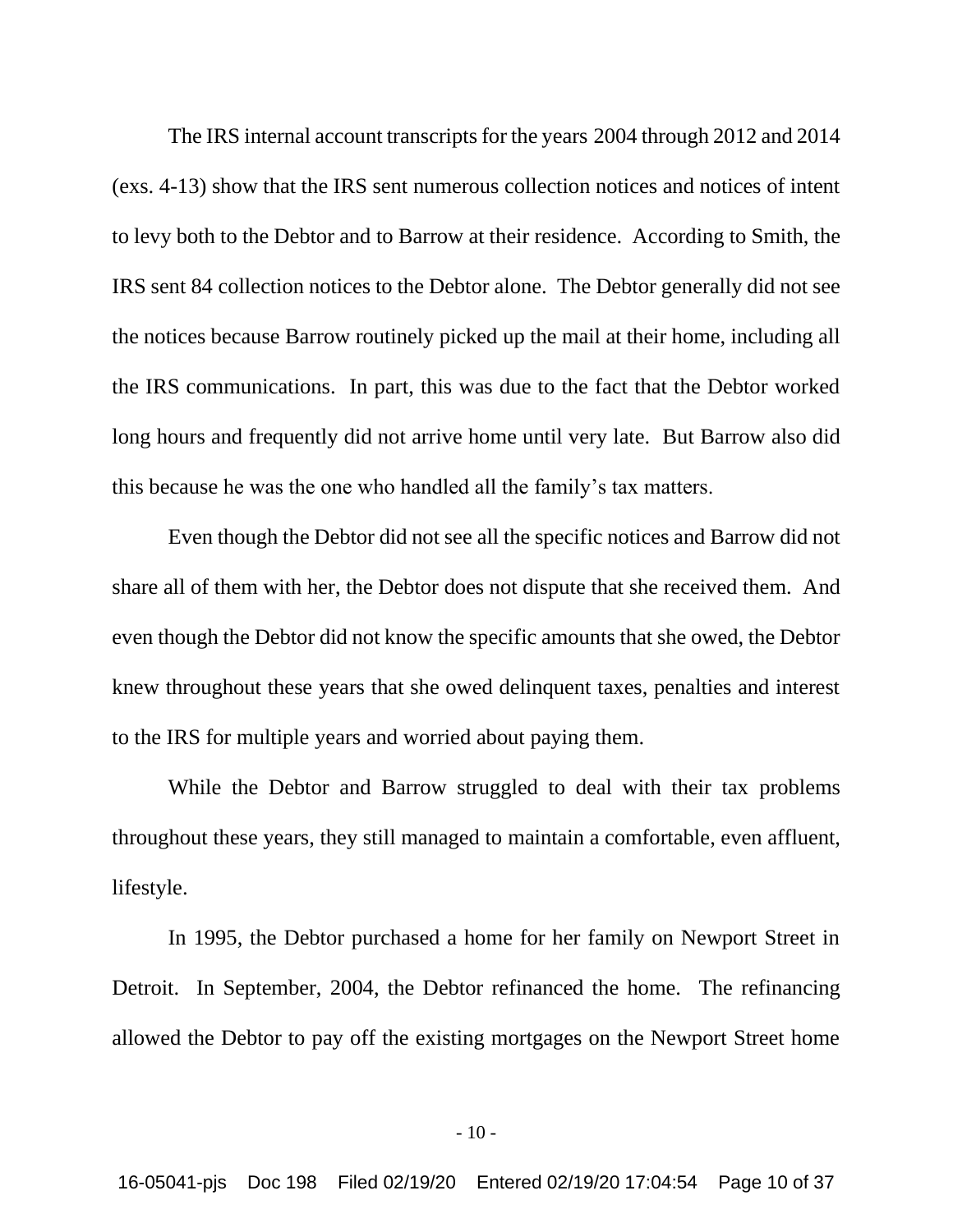and, according to the closing statement (ex. 86), the Debtor received \$36,757.09 in cash at closing.

In 2005, the Debtor and Barrow planned to sell the Newport Street home and move to a more expensive Detroit River waterfront home on Dwight Street. On August 19, 2005, the Debtor entered into a Land Contract ("Drury Land Contract") (ex. 42) with Robert Drury, as Attorney in Fact for Sara Rose, Trustee for the Sara Rose Revocable Trust ("Drury Trust"), to purchase the Dwight Street home for \$625,000.00. The Drury Land Contract required the Debtor to pay \$30,000.00 down, and monthly payments beginning at \$3,000.00 and later increasing to \$4,000.00, with the entire balance to be paid off in eight years.

Unfortunately, the Debtor was unable to sell the Newport Street home after entering the Drury Land Contract, so the Debtor was stuck with two monthly house payments: \$2,000.00 for Newport Street and \$3,000.00 for Dwight Street. The Debtor went on paying for both houses for several years until she could no longer do so and lost the Newport Street home to foreclosure in 2009. Paying two house payments each month caused the Debtor and Barrow to fall further behind on their tax debt to the IRS.

Despite these troubles, the Debtor and Barrow sent their two children to private grade schools and high schools. Both the Debtor and Barrow were raised as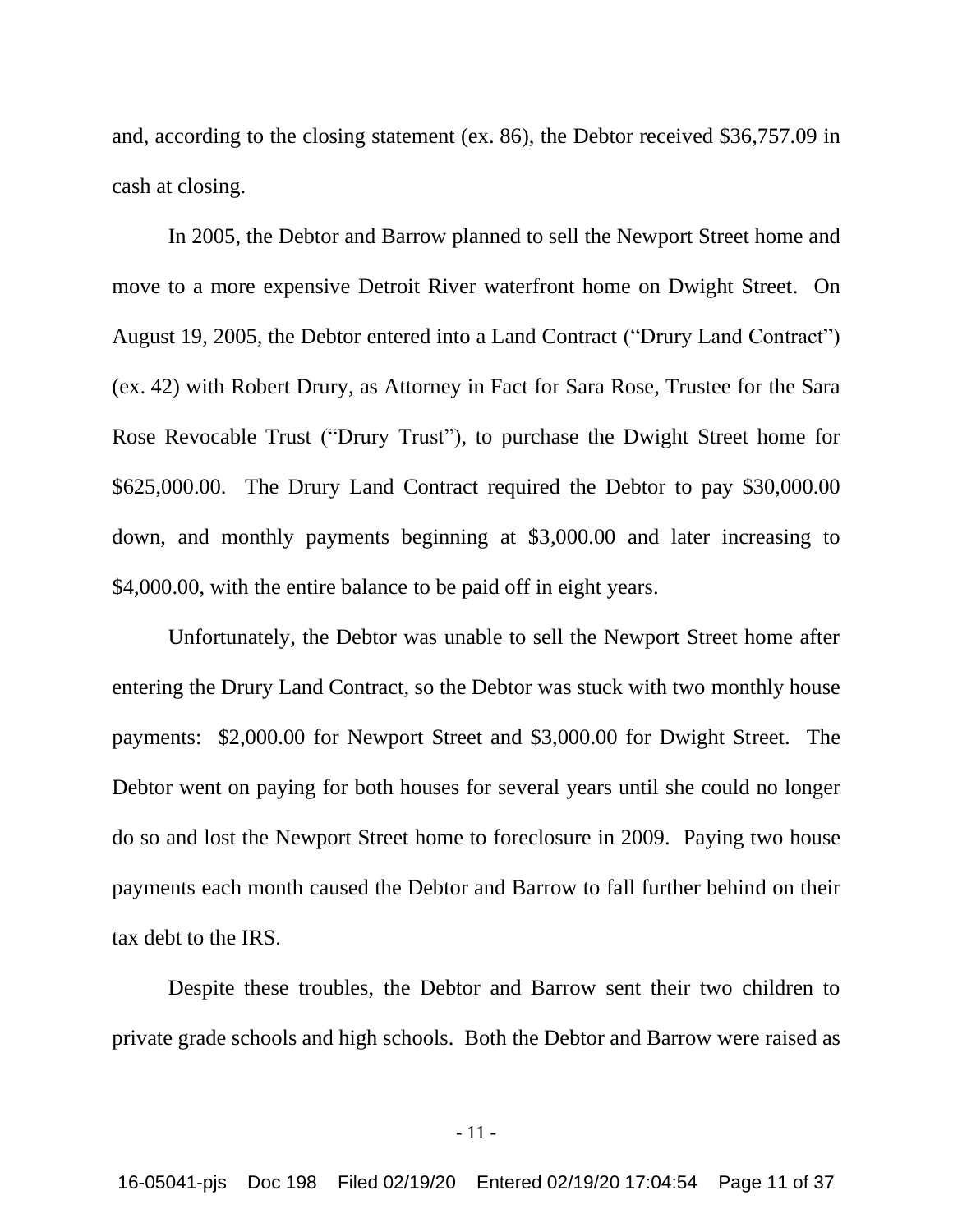Catholics and attended Catholic schools. Because their Catholic faith is important to them, they raised their children in the Catholic faith and sent their children to Catholic schools. But was expensive (ex. 34). From 2004 to 2012, the Debtor paid a total of \$64,247.00 in tuition for her daughter to attend two Catholic schools (St. Clare of Montefalco Catholic School and Mercy Catholic High School). From 2004 to 2017, the Debtor paid a total of \$89,474.00 for her son to attend two Catholic schools (St. Clare of Montefalco Catholic School and University of Detroit Jesuit High School).

In addition, the Debtor paid for her two children to attend private colleges. From 2012 to 2016, the Debtor paid a total of \$118,390.00 in tuition and room and board for her daughter to attend college at Boston University. From 2008 to 2015, the Debtor paid a total of \$53,088.00 in an education plan with Michigan Education Trust for tuition and other expenses for her son to attend college at Loyola University.

Altogether, during the years 2004 through 2017, the Debtor paid a total of \$325,199.00 in private school tuition, room and board and related educational expenses for her two children.

Throughout these years, the Debtor and her family lived well in other ways. They took multiple family vacation trips: Mexico in 2004; Alaska in 2007;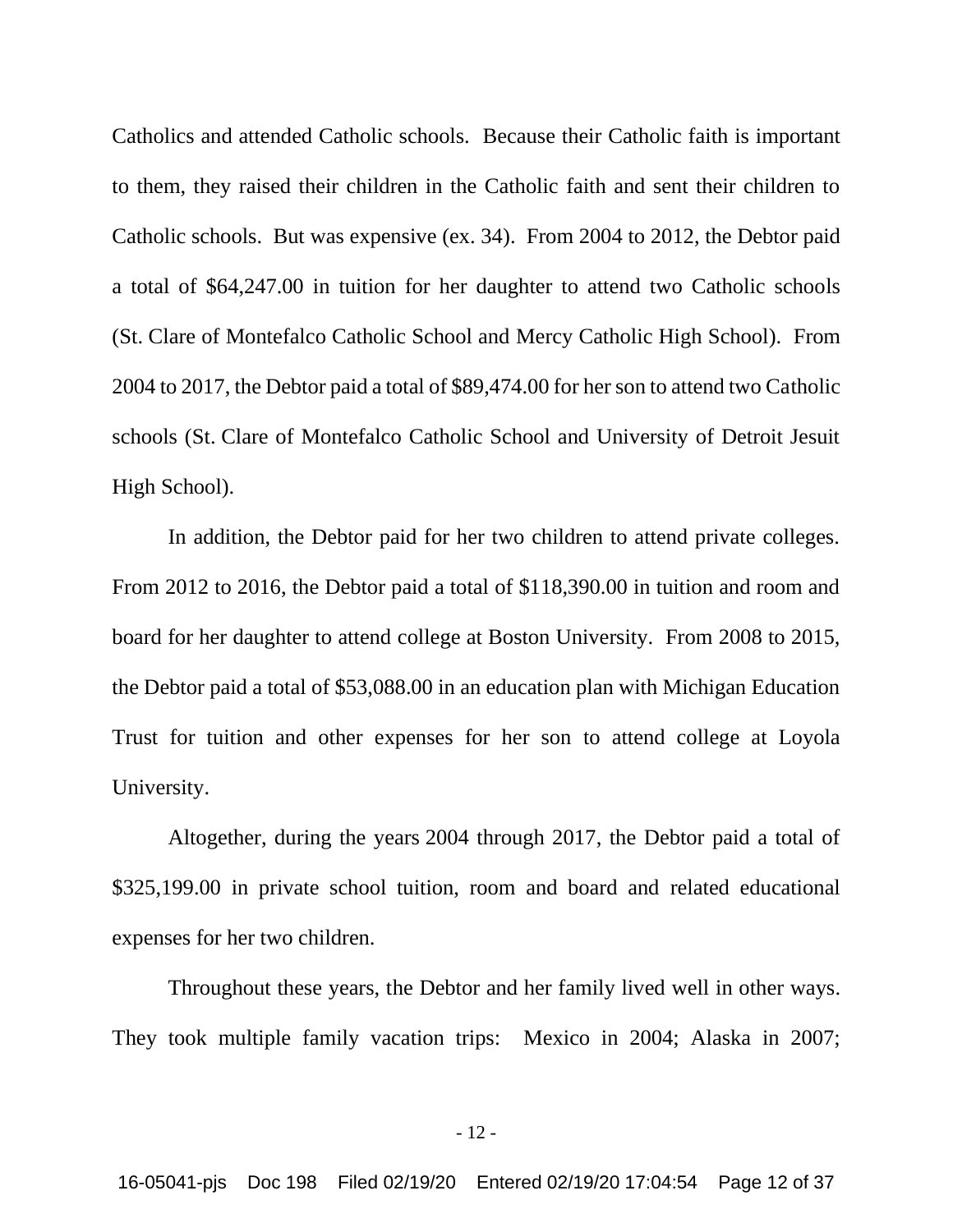Puerto Rico in 2008, 2009 and 2013; and Orlando in 2010. The Debtor also took multiple personal trips: Washington D.C. for her college sorority's centennial anniversary in 2008; Paris in 2010 for her daughter's 16th birthday; Las Vegas in 2011 to run a race; Hawaii in 2015; and Dubai in 2018. In addition, the Debtor took multiple trips with her children to look at different colleges and then to visit her children in college: Rhode Island in 2010; New York in 2012; and Boston in 2014.

The Debtor drove fairly expensive cars too. From 2003 through 2015, the Debtor purchased or leased, either for herself or Barrow, the following vehicles (ex. 34): a Jaguar, a Mercury Mountaineer, two Cadillacs, two Lincolns, a Lexus and a Harley Davidson motorcycle. With the exception of the motorcycle, each of these vehicles required a monthly payment of \$600.00 or more, with some nearly \$800.00 per month.

The Debtor did not pay for these personal expenses out of her own bank account. From 2004 until she filed her Chapter 7 bankruptcy case, the Debtor paid for all her personal expenses out of two bank accounts in the name of Harold PLC. Most were paid out of Harold PLC's account at Comerica Bank but some were occasionally paid out of Harold PLC's account at Chemical Bank. The Debtor routinely paid mortgage payments, land contract payments, taxes, car payments, credit cards, tuition, personal shopping trips, vacation trips and all her personal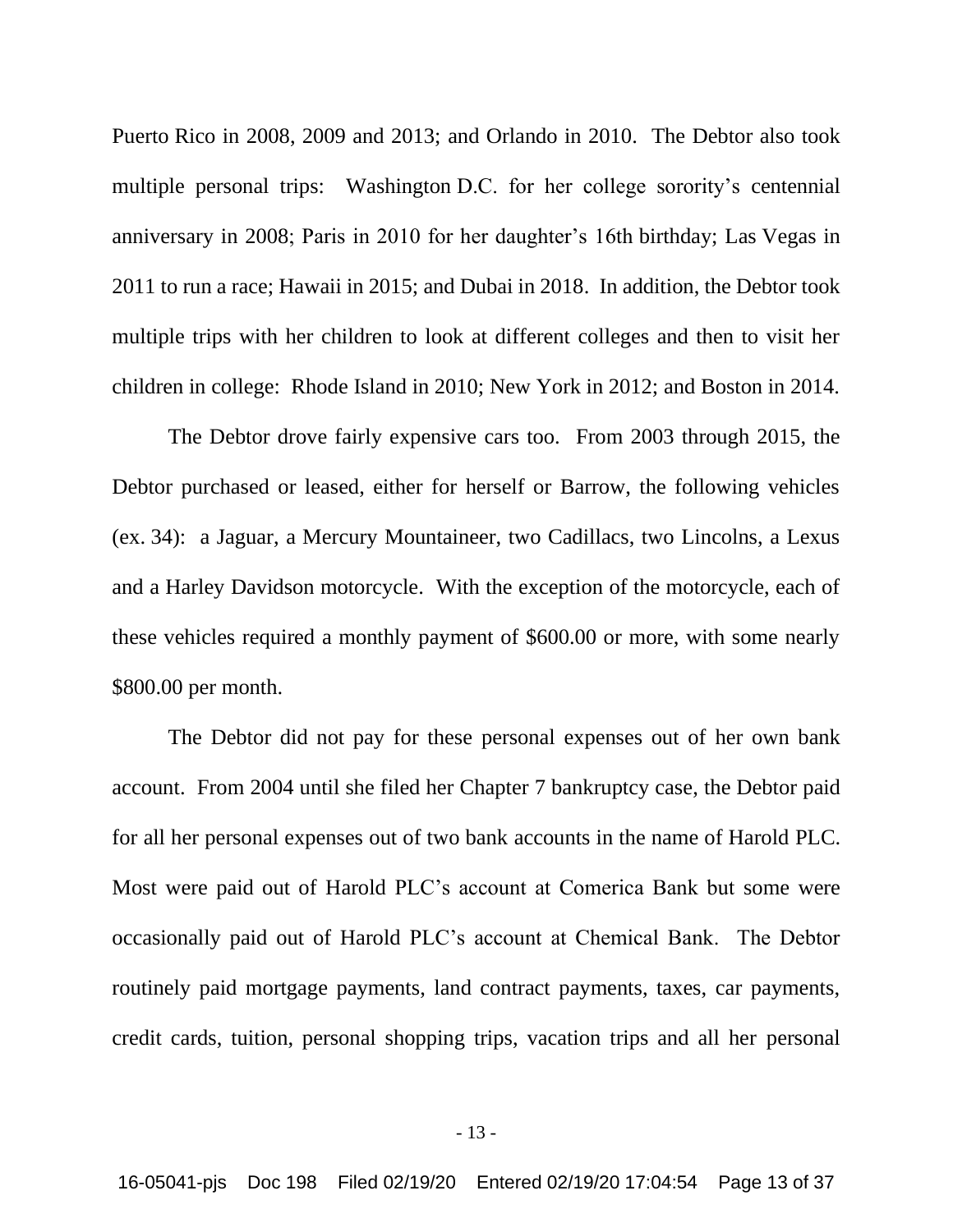expenses out of Harold PLC's Comerica Bank account. The Debtor even wrote a \$10,000.00 check (ex. 61) to Fidelity from the Harold PLC Comerica Bank account. The memo section reads "loan," but the Debtor does not know the purpose of the payment. The Debtor treated all of these personal expenses on Harold PLC's records as part of her "member's draw."

Even though Barrow was not employed by nor had any position with Harold PLC, he too wrote checks on the Harold PLC account at Comerica Bank to pay his and the Debtor's personal expenses. On December 29, 2010, Barrow wrote a check for \$2,800.00 (ex. 60) to his own company, Fidelity; on February 17, 2011, Barrow wrote a check for \$12,500.00 (ex. 62) to County of Wayne Treasurer; on March 10, 2011, Barrow wrote another check (ex. 63) to Fidelity, this time for \$3,000.00; on March 27, 2014, Barrow wrote a check for \$1,105.00 (ex. 77) to his daughter's landlord; and on October 16, 2014, Barrow wrote a check for \$1,150.00 (ex. 79) to his daughter. These checks were recorded as the Debtor's "member's draw."

The Debtor did make some payments to the IRS during the years after entering into the installment agreement, but not enough either to keep up with her current tax obligations or to keep up with repayment of her delinquent tax obligations under the installment agreement. The IRS continued to send notices to the Debtor and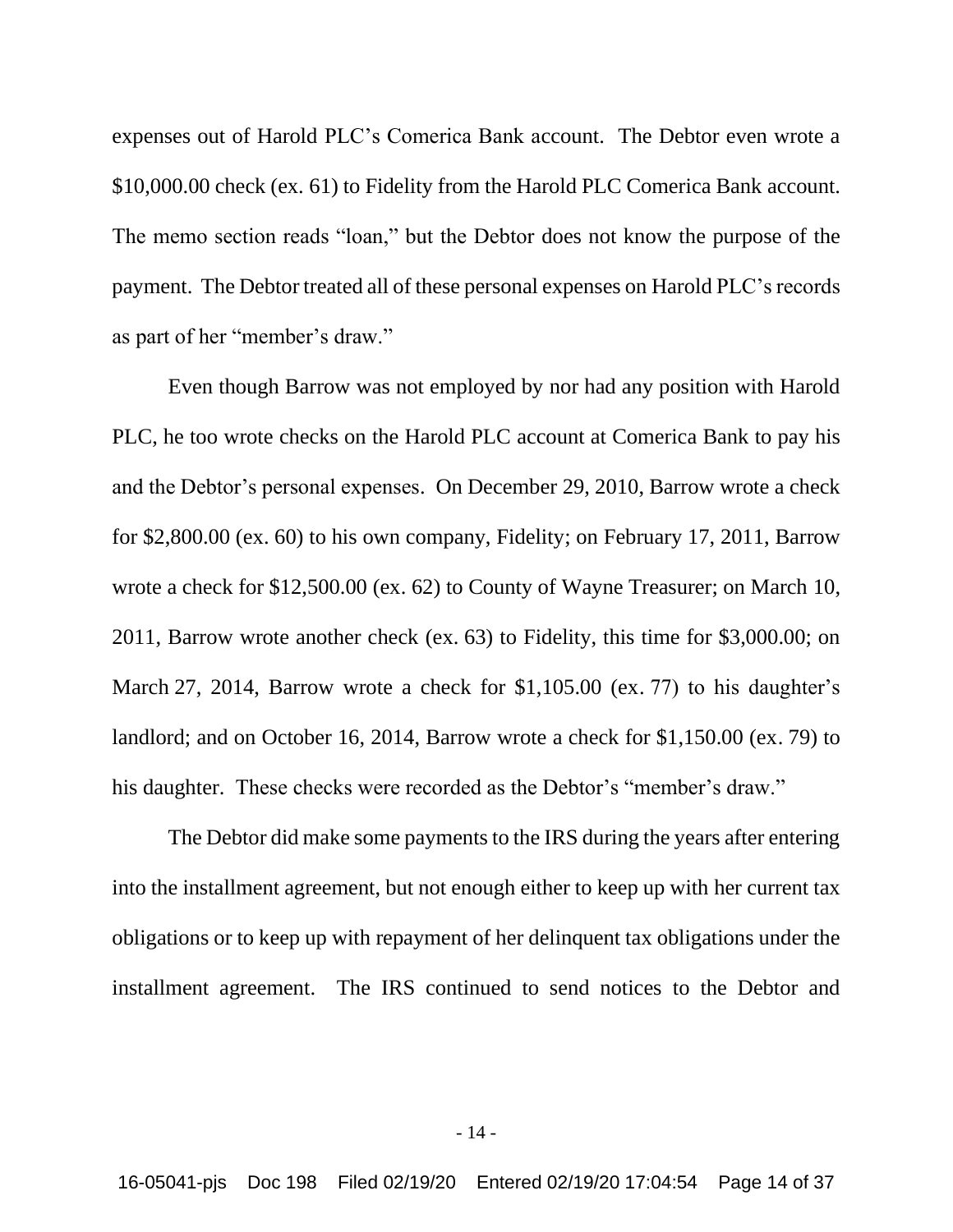continued to pursue collection actions against her. In late 2015, the Debtor began to consider whether bankruptcy provided her with a way of dealing with her tax debts.

In July, 2016, the Debtor filed her Chapter 7 case, represented by an attorney recommended to the Debtor by Lothamer. The IRS was by far the largest creditor in the case. Despite the fact that the Debtor had to amend her schedules to correct some inaccuracies, and despite the fact that the Debtor had to find a new attorney when her original attorney withdrew, the Debtor succeeded in getting a Chapter 7 discharge.

Throughout the Debtor's bankruptcy case, the Debtor and her family continued to live at the Dwight Street home and the Debtor continued to stay current with payments under the Drury Land Contract — although they were now biweekly payments because of an amendment (ex. 42) to the Drury Land Contract made on October 25, 2013.

After the Debtor obtained her discharge, but while the Chapter 7 case remained open for the Chapter 7 trustee to administer any estate property, the IRS obtained an order from the Court abandoning any interest that the bankruptcy estate had in the Drury Land Contract. That meant that the Debtor no longer had to worry about the Chapter 7 trustee trying to take her home. But it also meant that the automatic stay that came into effect when the Debtor filed Chapter 7 was no longer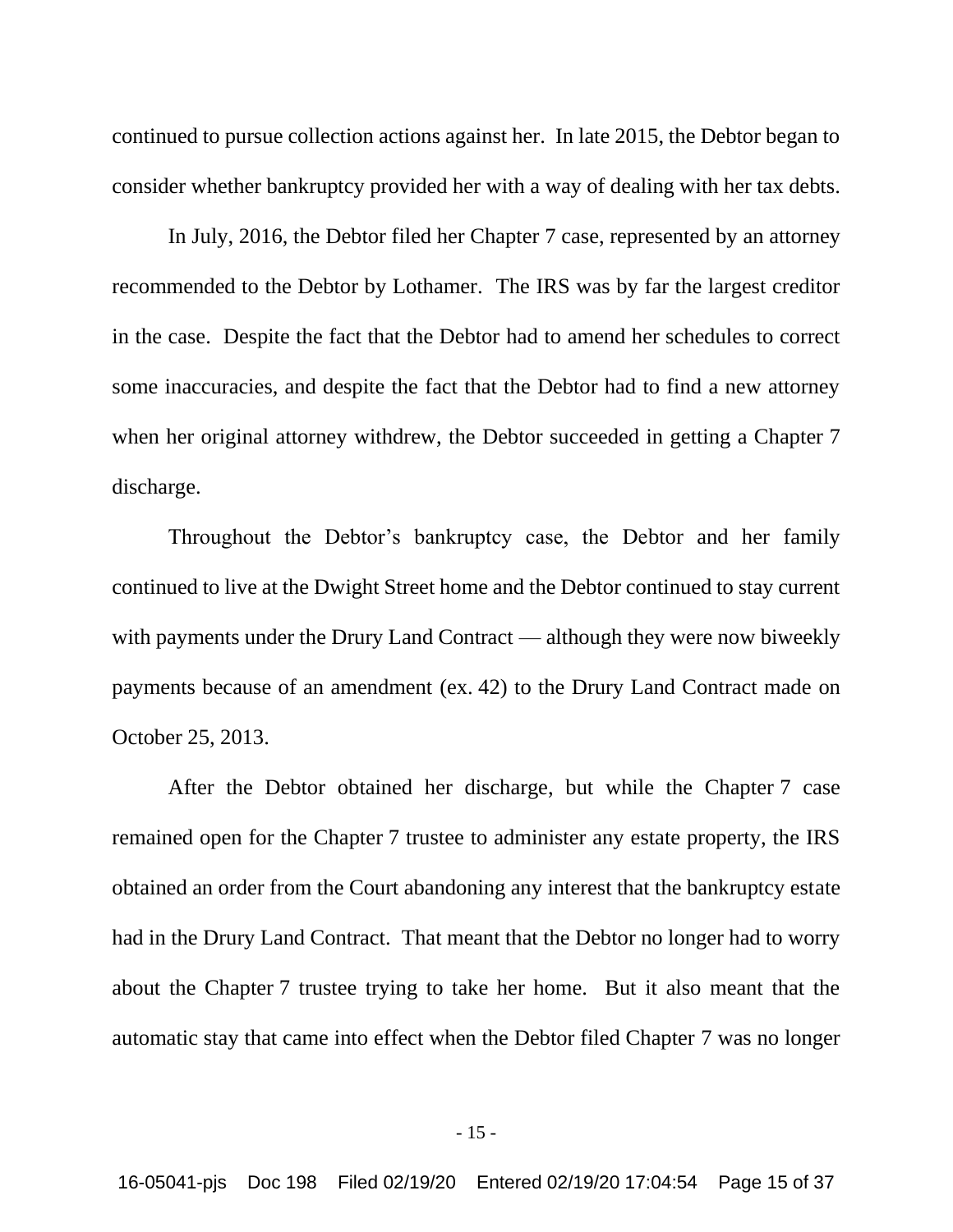in effect to stay the IRS from enforcing its lien against the Debtor's home. In January, 2018, the IRS filed the District Court Lawsuit to do just that.

While the District Court Lawsuit was pending, the Debtor and Barrow came up with a plan to keep the IRS from enforcing its lien against the Debtor's home on Dwight Street. The plan had several steps.

In November, 2018, Barrow spoke to Leslie Drury ("Drury"), the successor trustee for the Drury Trust, about the payments under the Drury Land Contract. Barrow explained that cash was "drying up" for the Debtor and Barrow because of the legal fees incurred in litigating with the IRS. Barrow inquired whether the Drury Trust would be "okay with [the Debtor] not paying on the land contract until the IRS issue is cleared up." Drury agreed to "forbear accepting payments" from the Debtor until "the IRS matter" is over.

In December, 2018, Barrow had an inspection performed on the Dwight Street property and obtained a recommendation from a board of realtors for an appraiser who would perform an appraisal of the Dwight Street property that would take into consideration the cost of any repairs to remedy defects that might show up during an inspection. Barrow testified that the appraisal he obtained at that time showed a value of \$350,000.00.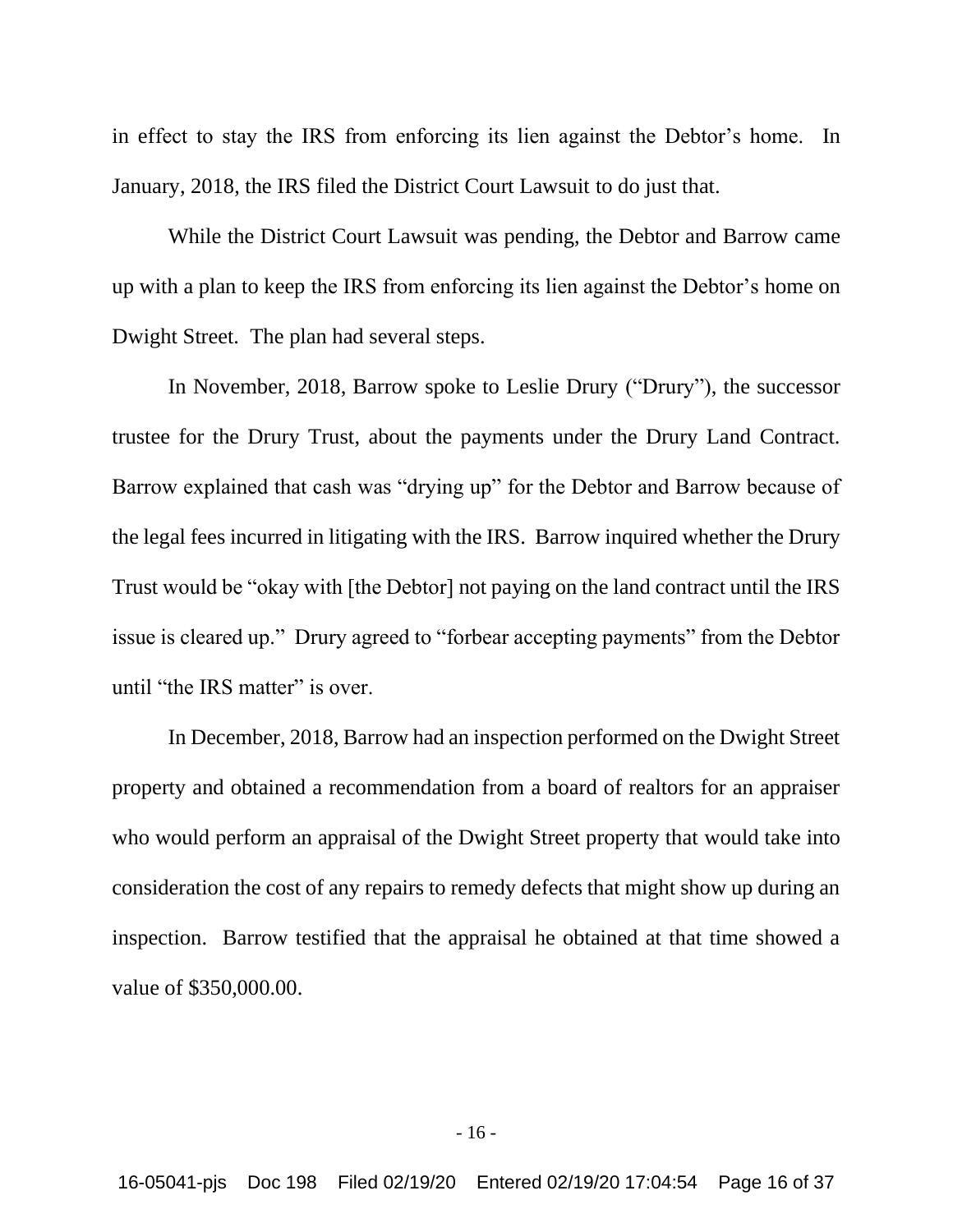Around the same time, Barrow began doing some research about land contract forfeitures and how they might extinguish an IRS lien. Barrow found an article discussing this possibility and sent it to Drury and to David Watts ("Watts"), the attorney for the Drury Trust. Barrow then drove several hours to Watts' office and showed up without an appointment to explore with Watts how the Debtor might be able to have the Drury Trust declare a default under the Drury Land Contract so that it could then declare a forfeiture, even though the Debtor's payments under the Drury Land Contract were current. Watts immediately rejected the idea of having the Debtor deliberately default under the Drury Land Contract just to trigger a forfeiture that might help the Debtor extinguish the IRS lien on her land contract vendee's interest. Barrow and Watts then spoke about other possible transactions that might help the Debtor keep her land contract vendee's interest in the Dwight Street property and prevent the IRS from taking that interest in the District Court Lawsuit. They came up with an idea: have the Debtor find someone to buy the Dwight Street property, pay off the Drury Land Contract, and then "work out something" to let the Debtor and her family continue to live there.

When he returned home from meeting with Watts, Barrow discussed the idea with the Debtor. The Debtor asked Barrow about having one of the clients of Fidelity — Barrow's company — make the purchase. Several of Barrow's clients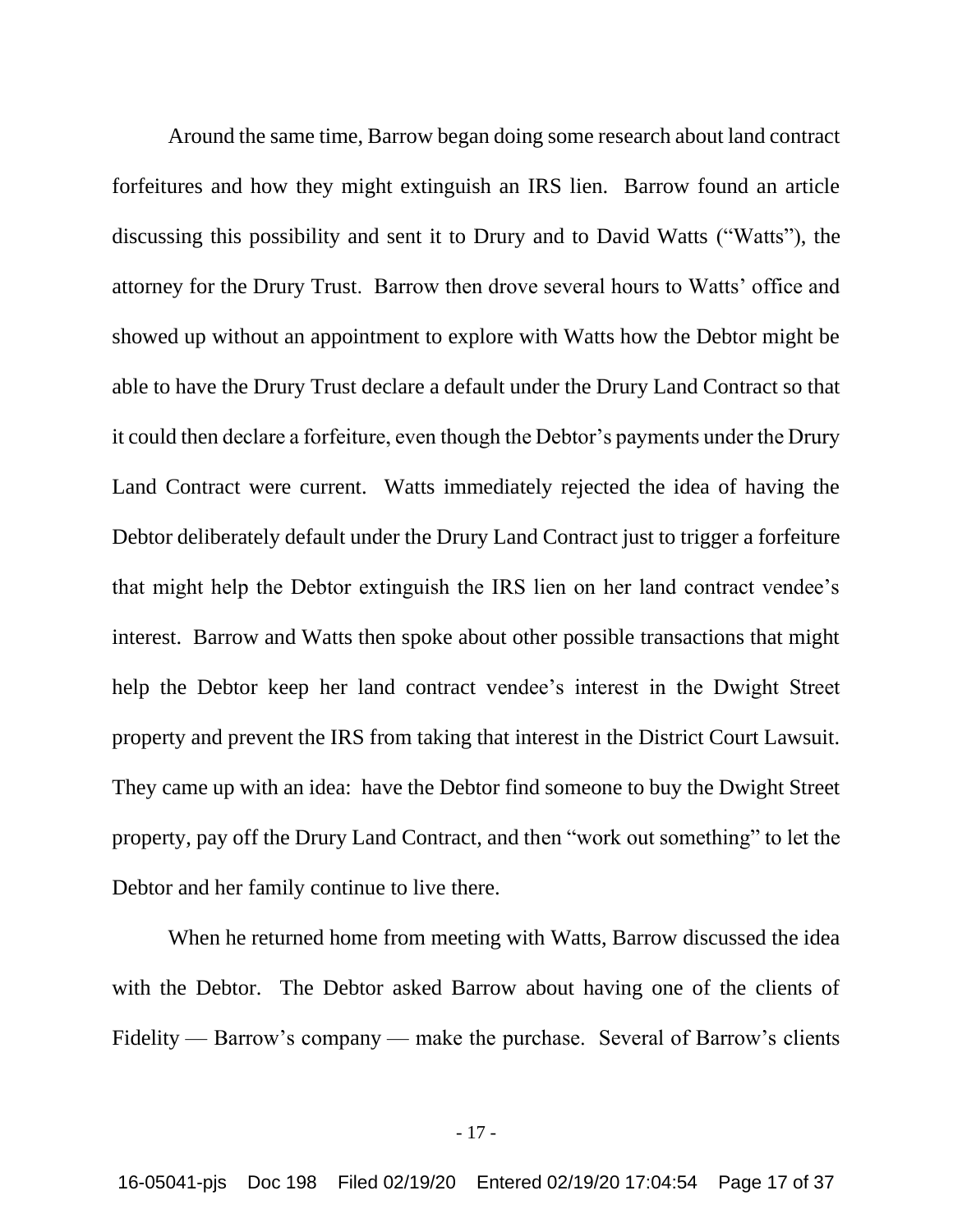came to mind. The Debtor remembered that one of Barrow's clients was Sil Watkins ("Watkins"), an individual who Barrow met years before when they were both in federal prison. Watkins was the managing member of SWEWAT, LLC ("SWEWAT"), a company that buys and sells property. Barrow and the Debtor decided to call Watkins. Barrow made the call and then handed the phone to the Debtor.

The Debtor and Watkins discussed the condition of the Dwight Street home and the need for some repairs, and then discussed the purchase price. Basically, they agreed to have SWEWAT purchase the Dwight Street property for what they considered to be a "fair market value" of \$220,000.00. They further agreed that of the proceeds, approximately \$172,000.00 — the balance owing on the Drury Land Contract — would be paid to the Drury Trust, with any remaining proceeds to go to the Debtor. Following SWEWAT's purchase, neither the Drury Trust nor the Debtor would have any interest in the Dwight Street property. They agreed that SWEWAT would then rent the Dwight Street property back to the Debtor and Barrow so that they and their family could live there, without the IRS enforcing its lien to take the home away from them. The Debtor, Barrow and SWEWAT planned to have SWEWAT pay off the Drury Land Contract, but the Drury Trust did not respond to their calls. The Debtor and SWEWAT went ahead with the deal anyway.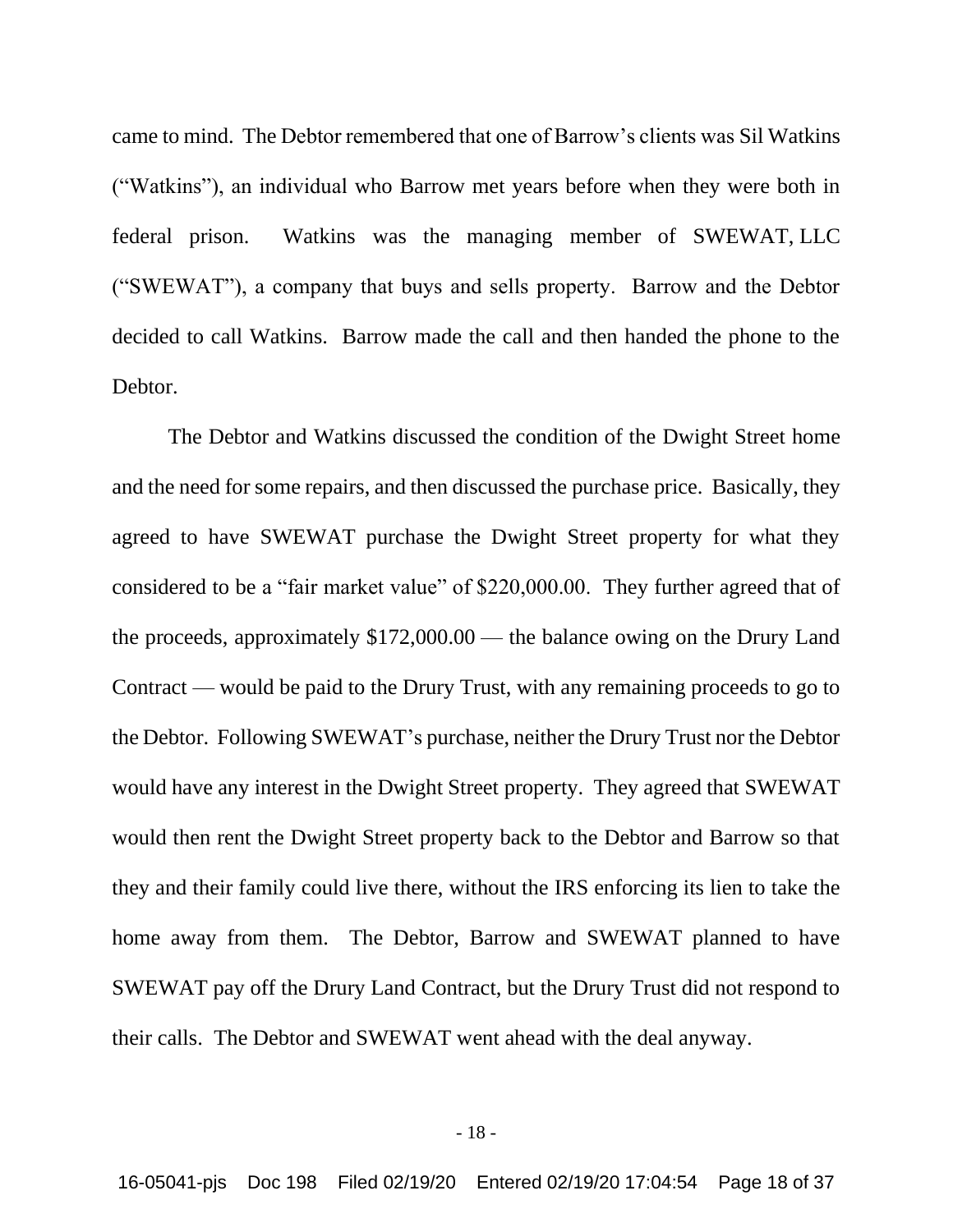On March 3, 2019, the Debtor and SWEWAT signed an Agreement to Purchase Interest in Land Contract ("SWEWAT Agreement") (ex. 43). The SWEWAT Agreement states that SWEWAT purchases the Debtor's land contract vendee's interest in the Dwight Street property for \$220,000.00 less "credits" for tax, insurance and \$172,408.72 to be paid to the Drury Trust. The SWEWAT Agreement was not recorded with the Wayne County Register of Deeds, although the Debtor later signed a quit claim deed (ex. 44) on May 13, 2019, which was eventually recorded on June 27, 2019.

On the same day that the SWEWAT Agreement was signed, SWEWAT wrote two checks (ex. 43) to the Debtor, totaling \$42,937.00. The Debtor paid the proceeds of those checks to the IRS, but did not say anything at the time about the source of these proceeds.

The Debtor did not tell her attorneys, either in the District Court Lawsuit or in this adversary proceeding, about the sale of her home for some time. Nor did she tell the IRS or the District Court. On March 19, 2019, just two weeks after signing the SWEWAT Agreement, the Debtor attended a settlement conference with the IRS in the District Court Lawsuit. The Debtor did not mention the sale. The Debtor did not disclose the fact of the sale either to the IRS or the District Court until sometime in July, 2019 when the Debtor opposed the request of the IRS to appoint a receiver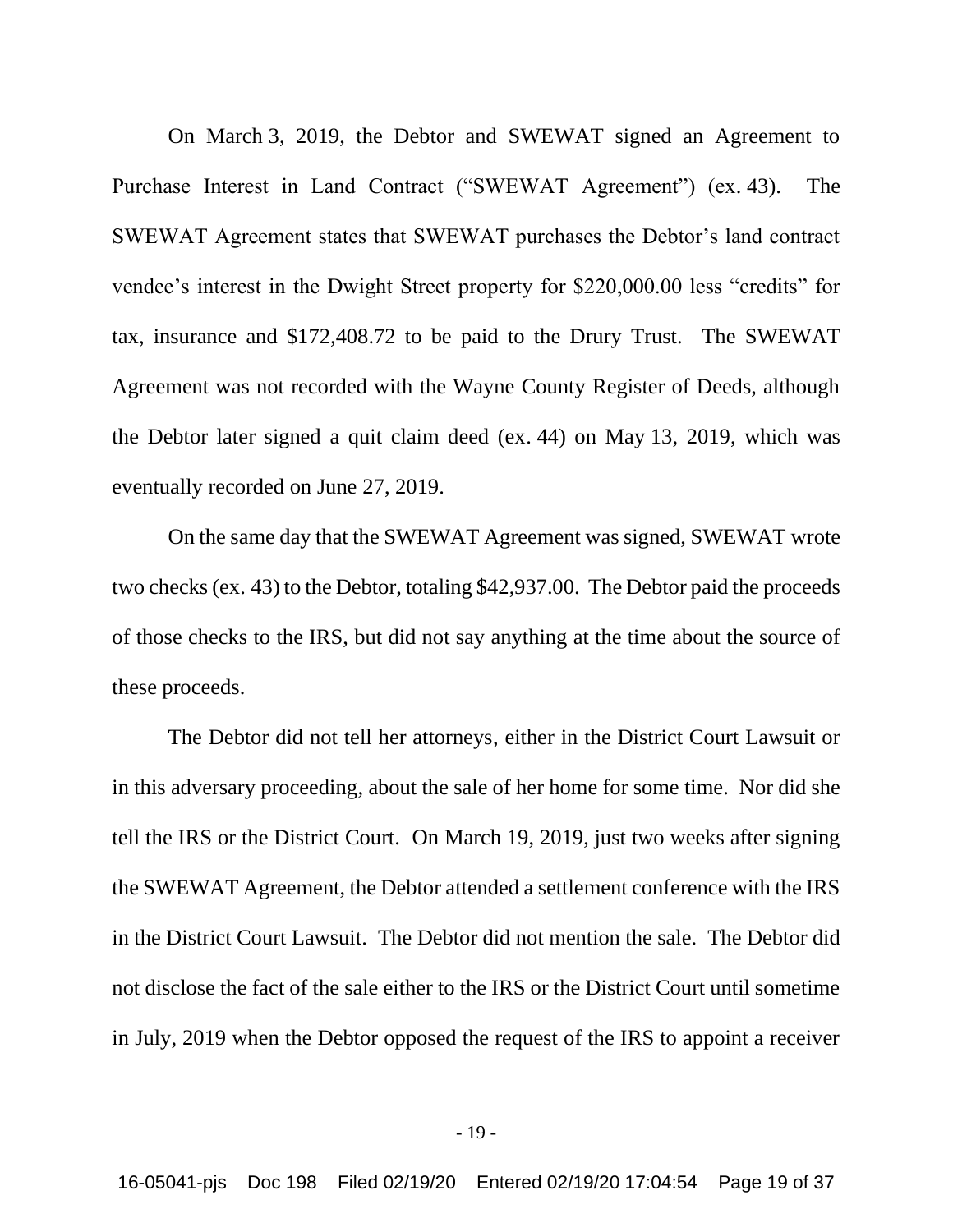to sell the Dwight Street property by arguing that the IRS's request was moot because the Debtor had sold her interest in the Dwight Street property back in March, 2019.

The Debtor and her family continue today to live in the Dwight Street home. They no longer make any payments to the Drury Trust. They claim that SWEWAT allows them to live there under a rental agreement that Barrow made with SWEWAT for \$4,100.00 per month. The Debtor does not make any rent payments but believes that Barrow does, although she does not know the account from which any rent is being paid, and does not have a copy of a lease or proof of any rent payments. The Debtor continues her medical practice and remains the primary source of income for the Debtor's family.

## **Discussion**

#### Applicable law

Section  $523(a)(1)$  excepts three different tax debts from a Chapter 7 discharge. At issue in this case is the exception under  $\S$  523(a)(1)(C) for a tax "with respect to which the debtor made a fraudulent return or willfully attempted in any manner to evade or defeat such tax[.]" The IRS does not allege that the Debtor made a fraudulent return but does allege that the Debtor willfully attempted to evade or defeat her taxes for the years 2004 through 2012 and 2014.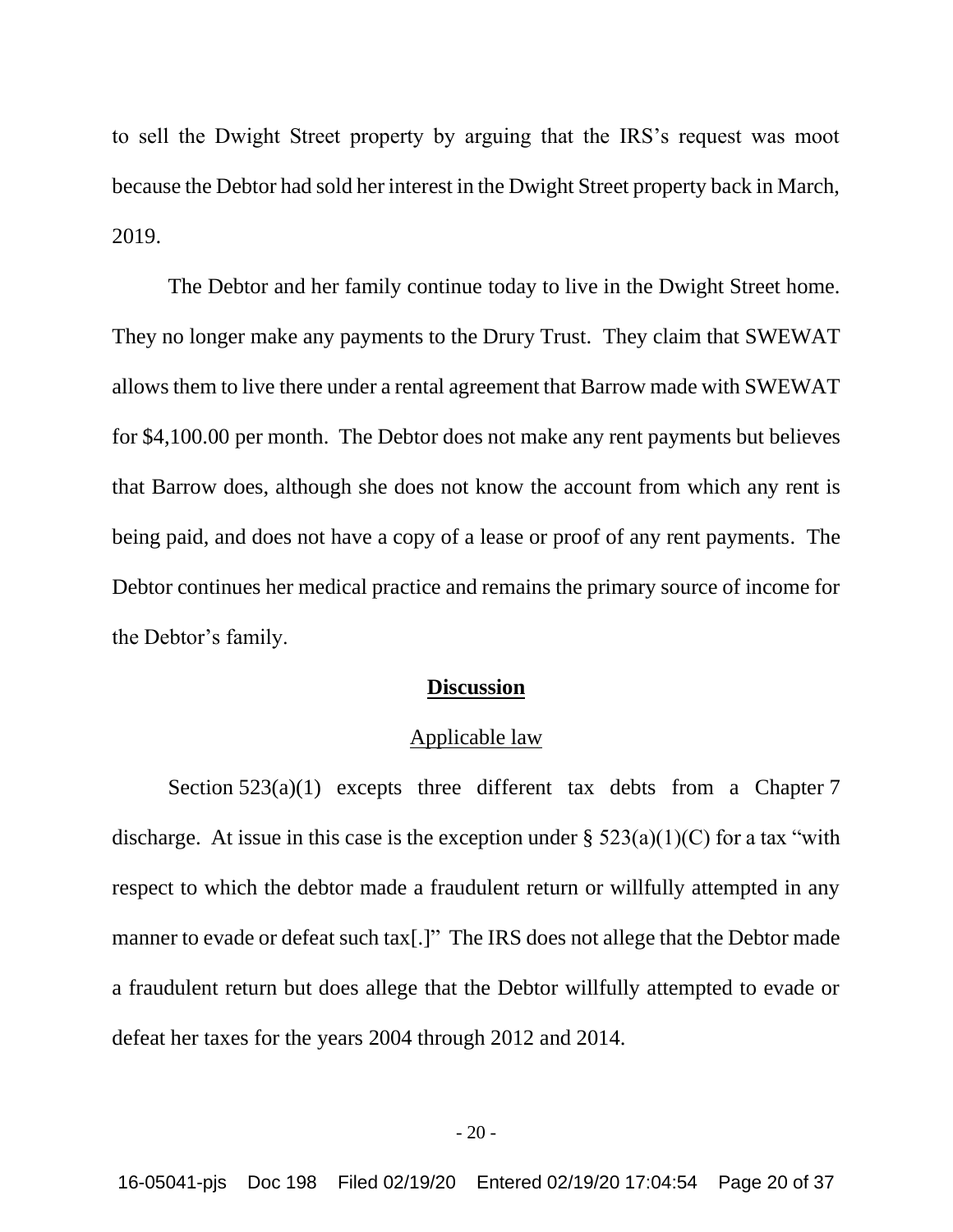The Sixth Circuit Court of Appeals has construed the phrase "willfully attempted to evade or defeat a tax" in several cases. In Toti v. United States (In re Toti), 24 F.3d 806 (6th Cir. 1994), the debtor had failed to file returns and pay taxes for several years. The debtor argued that failure to file returns and pay taxes by themselves are not affirmative acts and are therefore not enough to make a tax debt nondischargeable under  $\S 523(a)(1)(C)$ . The bankruptcy court agreed, but the district court reversed.

In affirming the district court, the Sixth Circuit drew two important conclusions. First, the term "willfully" in  $\S 523(a)(1)(C)$  equates to "voluntary, conscious and intentional." Id. at 809. Second,  $\S$  523(a)(1)(C) "includes both acts of commission and acts of omission." Id.

The Sixth Circuit next dealt with  $\S$  523(a)(1)(C) in Stamper v. United States (In re Gardner), 360 F.3d 551 (6th Cir. 2004). Unlike the debtor in Toti, the debtor in Gardner had filed all his returns, but he did not pay his taxes. The debtor negotiated a compromise with the IRS. However, he failed to disclose to the IRS that he was using nominee bank accounts in someone else's name to conceal substantial amounts of income that he then used to pay for a lavish lifestyle that included numerous golf junkets and vacations. The bankruptcy court held that the tax debt was nondischargeable. The district court affirmed.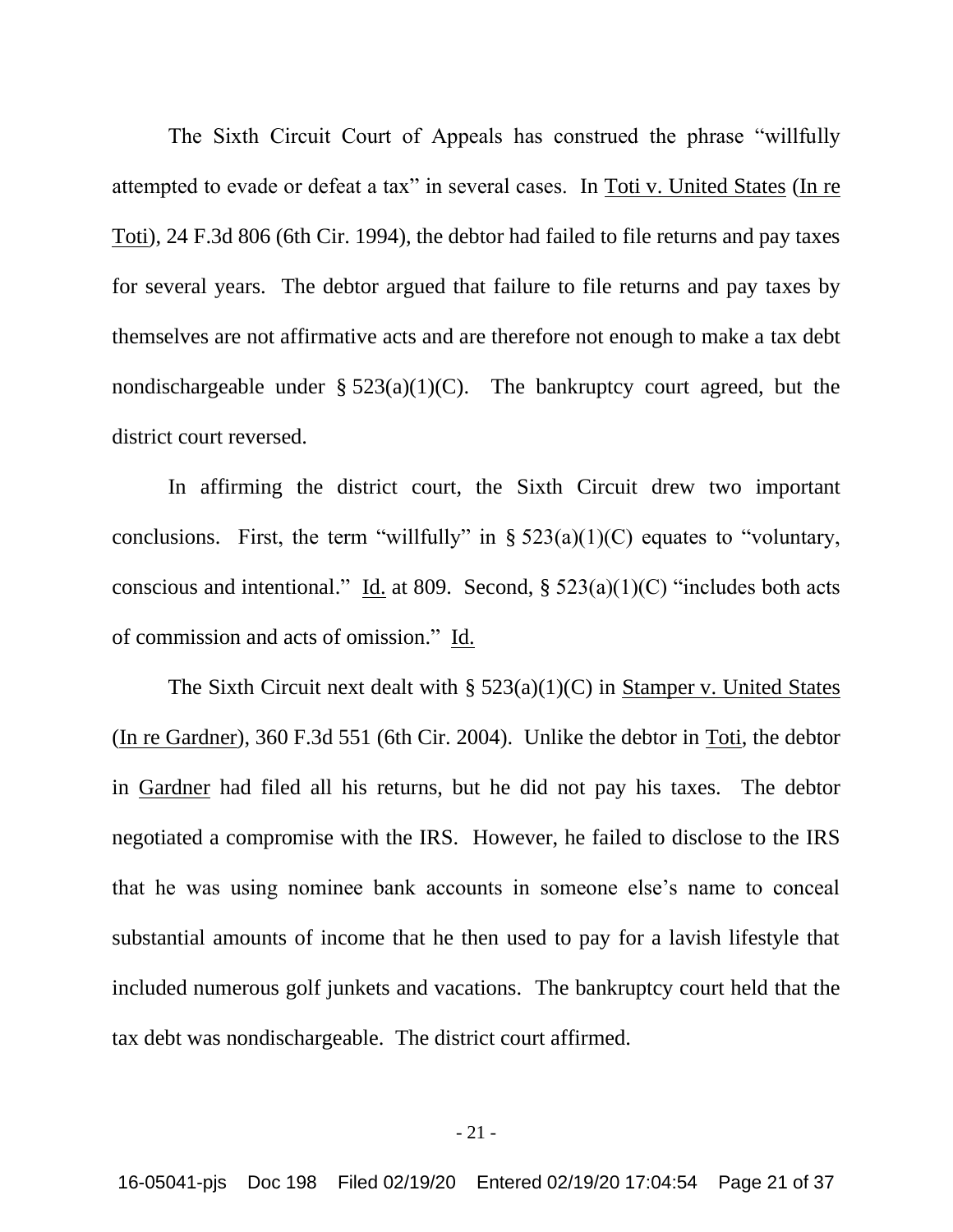On appeal to the Sixth Circuit, the debtor in Gardner argued that the holding in Toti did not apply because that case involved an attempt to defeat the *assessment* of a tax, not the *payment* of a tax. In contrast to the debtor in Toti, the debtor in Gardner had filed his returns and had not done anything to evade or defeat the assessment of his taxes. The Sixth Circuit rejected the argument, noting that "the court in Toti refused to distinguish between the payment and assessment of a tax liability for purposes of discharge under  $\S$  523(a)(1)(C)." Id. at 558. The Gardner court observed that Toti "cast a wide net, concluding that  $\S 523(a)(1)(C)$  included attempts to thwart payment of taxes." Id. at 557 (citation omitted).

The Gardner court went on to apply a two-part test that had been adopted in other circuits. Section  $523(a)(1)(C)$  has "a conduct requirement and a mental state requirement." Id. at 558 (citing United States v. Fretz (In re Fretz), 244 F.3d 1323, 1327-29 (11th Cir. 2001)).

The government satisfies the conduct requirement when it proves the debtor engaged in affirmative acts to avoid payment or collection of the taxes. . . . Under the mental state requirement, the government must prove the debtor voluntarily, consciously, and knowingly evaded payments. The mental state requirement is proven when the debtor:

- (1) had a duty to pay taxes;
- (2) knew he had such a duty; and
- (3) voluntarily and intentionally violated that duty.

Id. (citations omitted).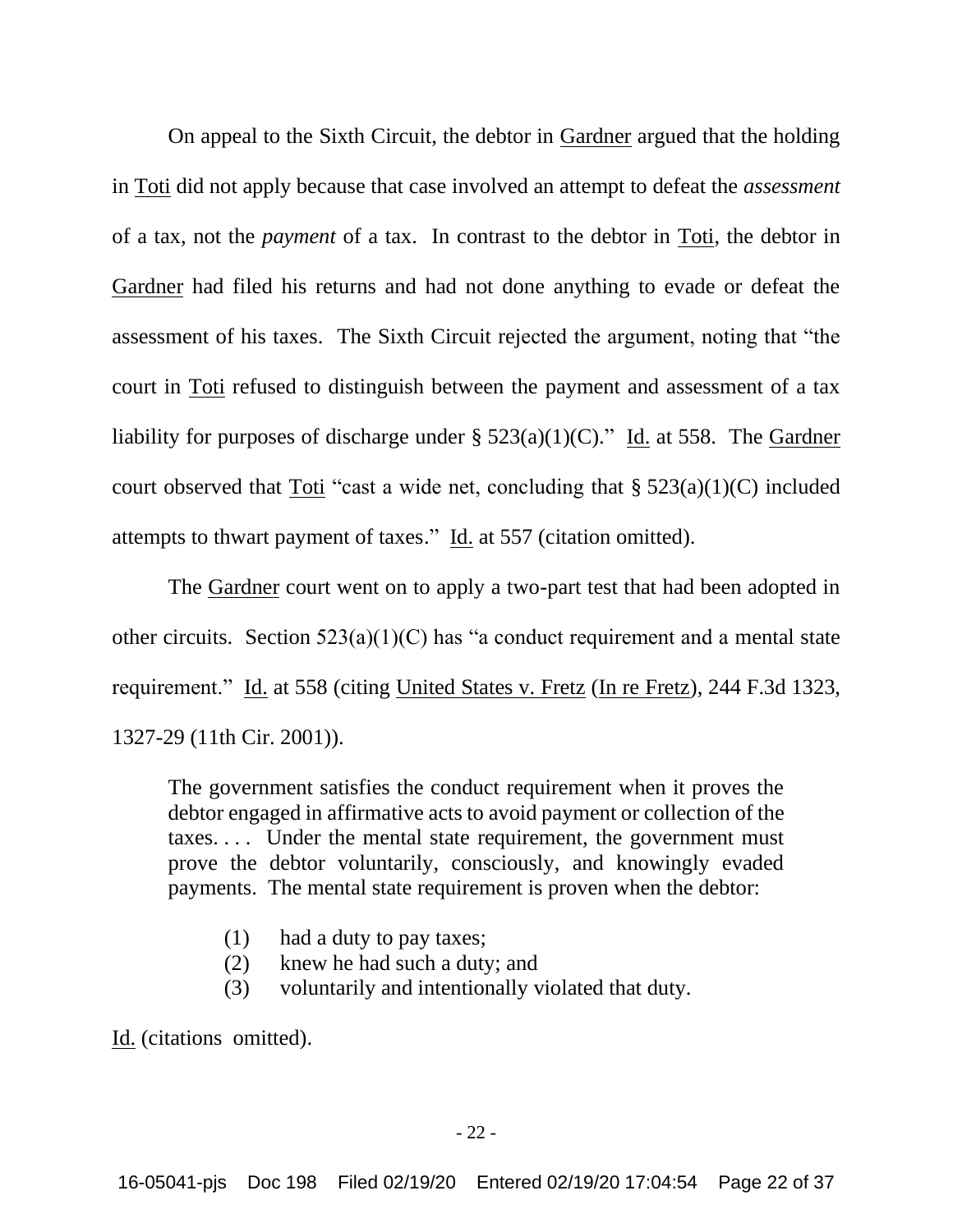The Sixth Circuit again considered § 523(a)(1)(C) in United States v. Storey, 640 F.3d 739 (6th Cir. 2011). The debtor in that case was a practicing doctor who filed tax returns that showed taxable income for the years 1994 through 1997 and 2000 through 2005, but did not pay any federal income taxes for those years. The district court held that the debtor's tax debt was nondischargeable under § 523(a)(1)(C) because the debtor's "pattern of failing to pay income tax over a number of years [was] evidence of a willful attempt to defeat the tax." Id. at 743.

On appeal, the Sixth Circuit reversed, using the two-part test from Gardner to analyze evidence of the debtor's conduct and mental state. The only evidence of conduct was the debtor's failure to pay taxes despite having filed "timely and accurate" returns for the years in question. Id. at 744. "This [was] not enough by itself to render her tax debt nondischargeable [u]nless her non-payment was 'knowing and deliberate[.]'" Id.

The debtor conceded the first two elements of the mental state requirement that she had a duty to pay taxes and knew she had that duty. Id. at 745. That left only the third element at issue — that she voluntarily and intentionally violated that duty. The IRS argued that the debtor's purchase of real property "the very year she stopped paying taxes [ ] demonstrate[d] a voluntary and intentional choice to evade her tax obligations." Id. The Sixth Circuit disagreed, noting that the property was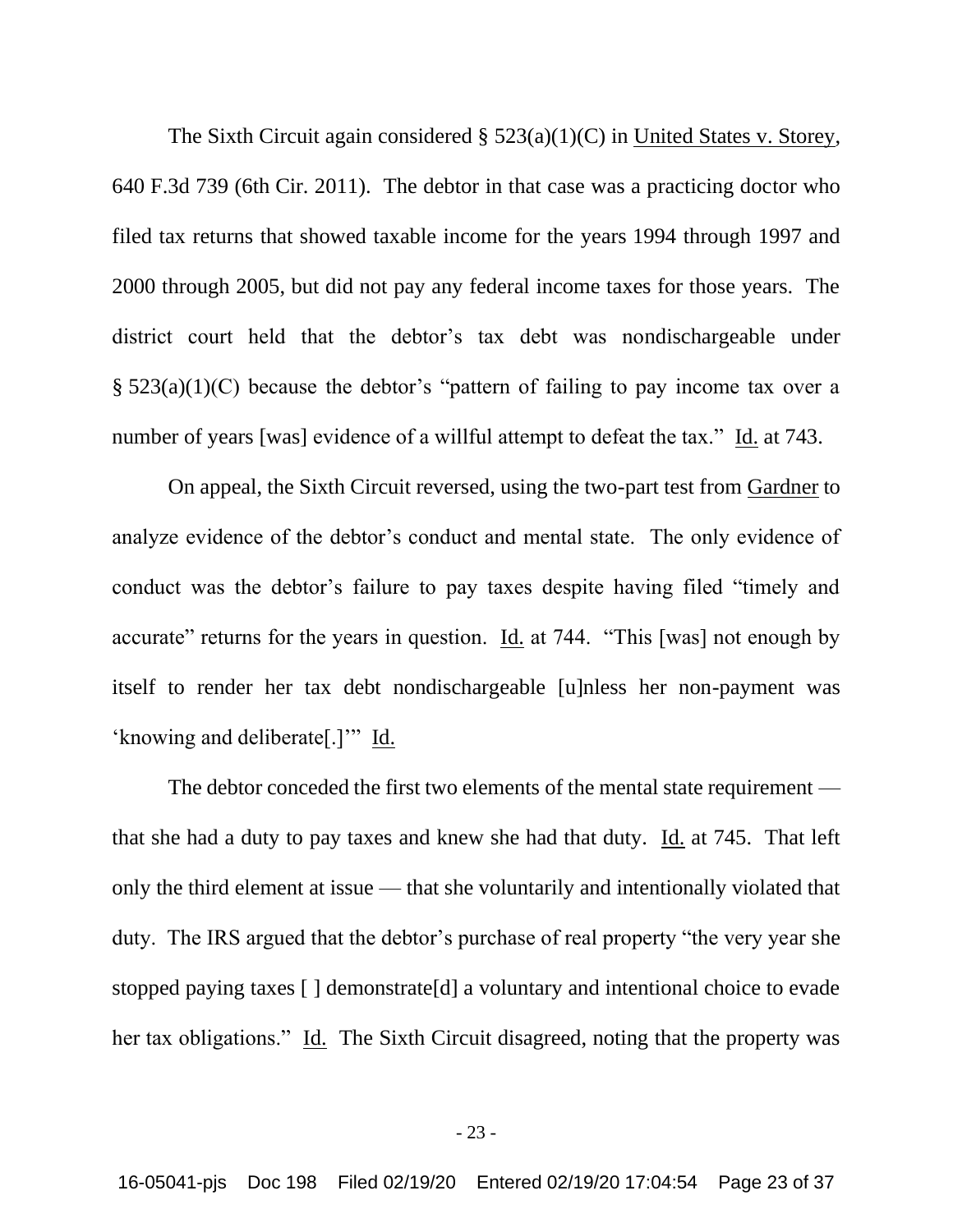not extravagant, and there was no evidence that the new property was more lavish than the prior residence. Id. In addition, there was no evidence that the debtor "lived lavishly during the years she did not pay her taxes, or that she chose to engage in recreational or philanthropic activities instead of paying her taxes." Id. (contrasting Gardner, 360 F.3d at 560-61, with that debtor spending "substantial sums" on golfing and vacations) (other citations omitted).

A bankruptcy court opinion within the Sixth Circuit illustrates the application of the Sixth Circuit's standard for  $\S$  523(a)(1)(C). In Volpe v. I.R.S. (In re Volpe), 377 B.R. 579 (Bankr. N.D. Ohio 2007), the debtor was a self-employed real estate agent and broker. After obtaining a Chapter 7 discharge, he filed an adversary proceeding asking that his tax debt for 1997 through 1999 be declared dischargeable. The debtor argued that he did not pay his tax obligations for those years because he was in a long and complex divorce case and all his money was "tied up in the divorce." Id. at 583.

The IRS argued that the debtor's tax debt was nondischargeable for two reasons. First, during his divorce, the debtor arranged to have his mother purchase a home from a family friend for the debtor to live in with his children. Title to the home and the mortgage on the home were placed in the debtor's mother's name. However, the debtor immediately agreed to rent the home from his mother and make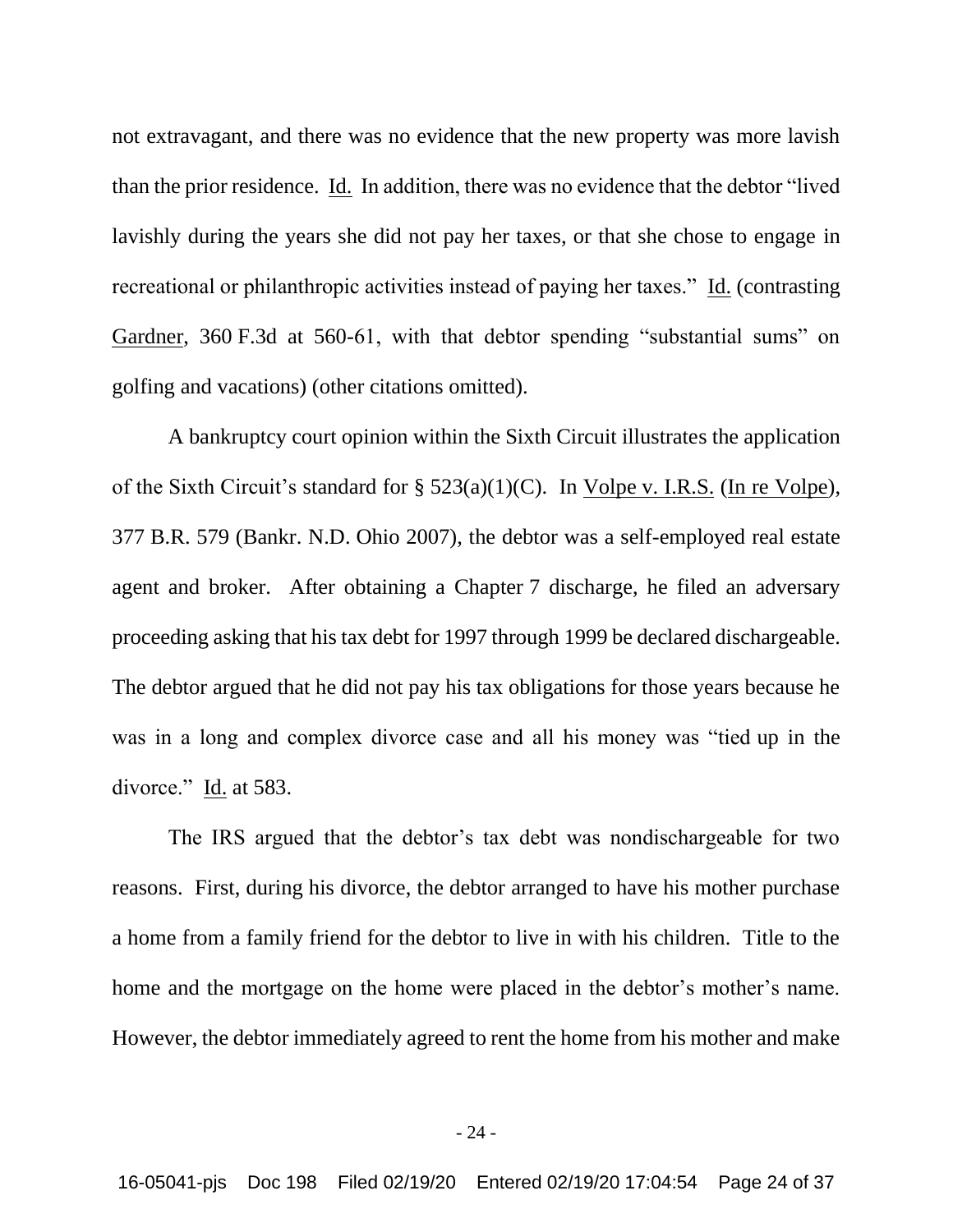monthly rent payments to her in exactly the same amount as the mortgage payment. The debtor also made all the payments for utilities, taxes, insurance and maintenance of the home. The debtor's mother made no payments of any kind on the home and retained no paperwork regarding it. The debtor testified that he arranged this transaction to keep the home from his wife during his divorce case. Several years after the divorce case and bankruptcy case had ended, the debtor had title to the home placed in his name. Id. at 584-85. The second reason argued by the IRS was that the debtor paid substantial amounts during the years in question for his children to attend private schools and for the debtor and his girlfriend to take multiple vacations to Hawaii, Florida and the Bahamas. Id. at 585.

The Volpe court applied the two-part test of  $\S$  523(a)(1)(C) required by the Sixth Circuit. The court found that the IRS proved the conduct element by showing that the debtor filed late returns, and failed to pay taxes while he paid for "non-necessities such as vacations and private schools." Id. at 587. In addition, the court found the conduct element present by the way the debtor structured the purchase of the home by his mother with his mother renting it back to him. "The overwhelming weight of the evidence showed that the transaction . . . was a sham, and that the debtor had an ownership interest in the property." Id. "By putting title to this asset in [his mother's] name, the debtor prevented the IRS from placing a tax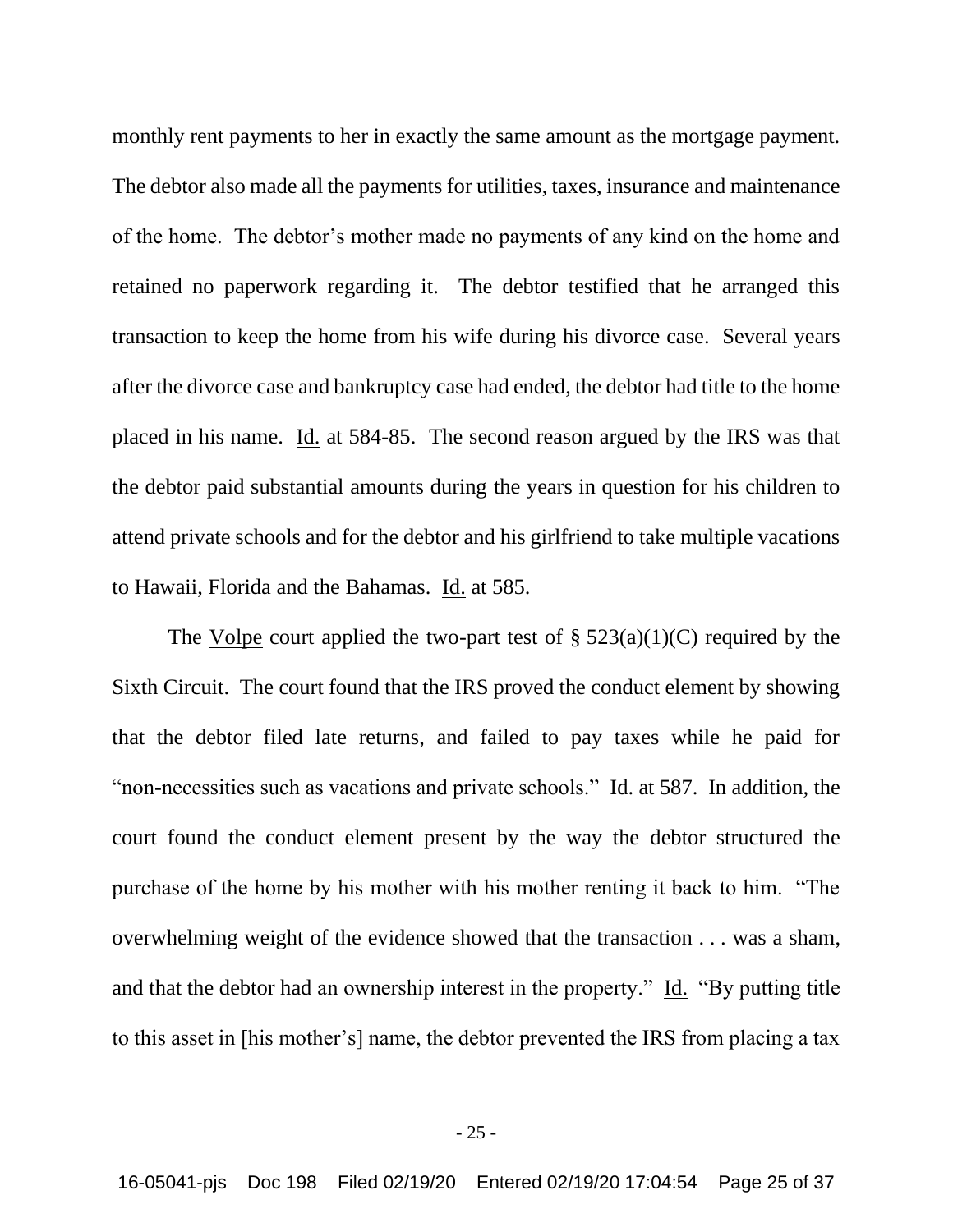levy on the property and selling it to satisfy some of the debtor's tax debt. This is an affirmative act of evasion." Id. at 588.

The Volpe court rejected the debtor's contention that the IRS failed to prove the mental state requirement of §  $523(a)(1)(C)$ . Noting that "[t]he IRS is not required to show that the debtor engaged in a fraudulent scheme to prove that he acted willfully," the court explained that arranging the transaction to place the home in his mother's name was not only relevant to the conduct element, but also to the willfulness element. Id. The court did not find credible the debtor's explanation that he arranged the transaction to keep the home from his wife in the divorce case, but instead found it "far more likely that the debtor decided to put the deed in his mother's name so that he could insulate the property from an IRS levy based on his tax liability." Id. at 588-89. The court in Volpe then turned to the debtor's expenditures for vacations and found that the debtor's decision to pay for those expenses was a "voluntary decision to spend the money on himself rather than pay his taxes." Id. at 589. Similarly, with no evidence to show that his children "had any particular need that could not be satisfied through public education," the court found that the debtor paid the tuition expenses voluntarily. Id. "The debtor's decision to spend his money on vacations and private school tuition weighs in favor of a finding that he willfully evaded his tax liability." Id. (citations omitted).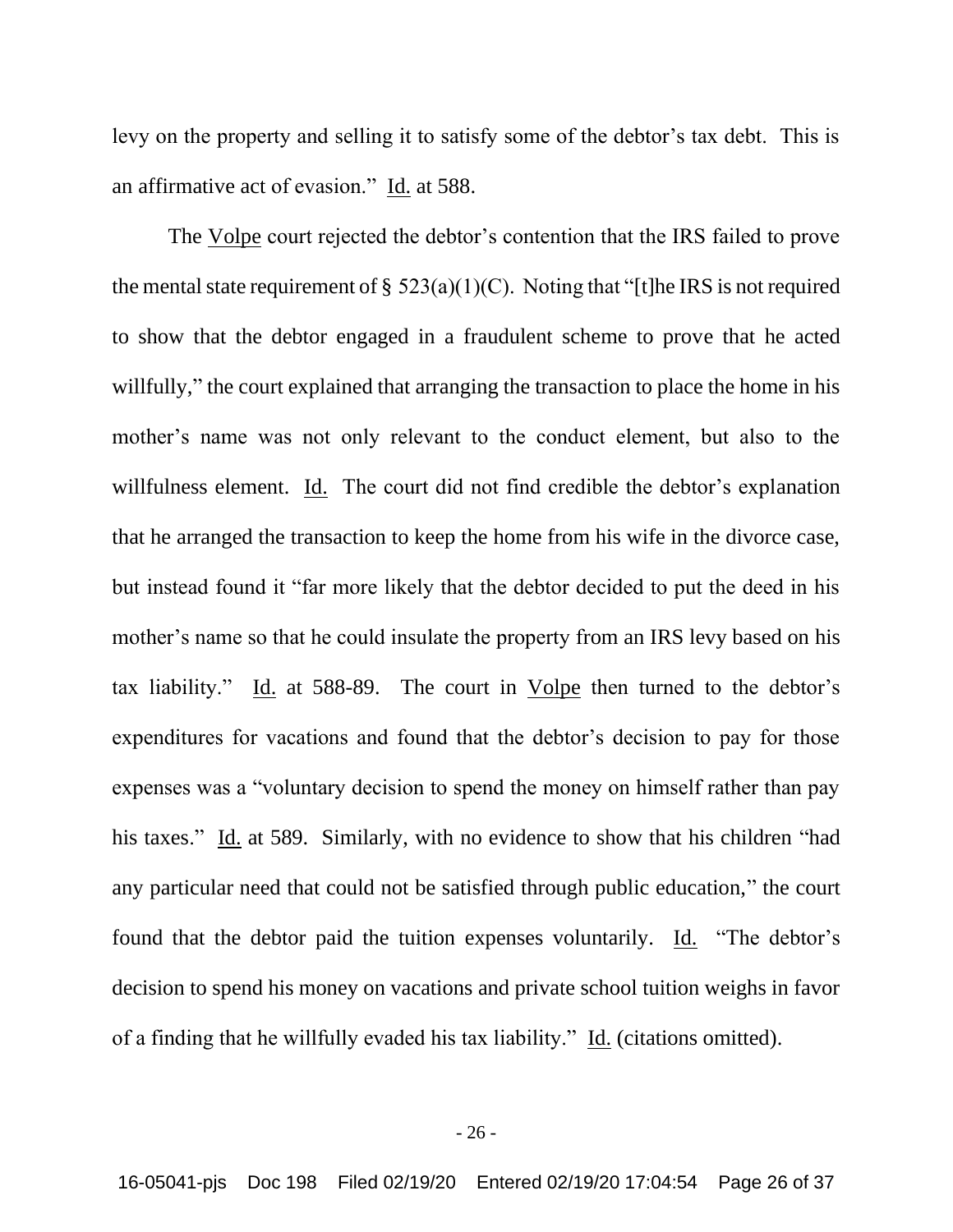### The Debtor's conduct

The record at the trial overwhelmingly demonstrates that the Debtor engaged in conduct to evade or defeat the payment of her tax liabilities for the years 2004 through 2012 and 2014. The Debtor obtained extensions of time to file some returns, and filed other returns late. The Debtor did not pay her tax liabilities for 2004 through 2012 and 2014. Although the Debtor disagrees with the IRS as to the amount of her tax debt for those years, the Debtor's own schedules in her bankruptcy case list a total of \$268,576.67 owing by the Debtor to the IRS without any portion of that amount listed as undisputed.

During the time that the Debtor incurred these tax liabilities, the Debtor enjoyed a lucrative medical practice that generated a substantial six-figure income each year, which she spent to provide a comfortable, in some instances even lavish, lifestyle for herself and her family. The Debtor took multiple family vacations and personal trips, and paid for numerous vehicles, many of which were luxury vehicles. More importantly, throughout the time that the Debtor was failing to pay substantial tax liabilities, the Debtor was paying enormous amounts — altogether over \$325,000.00 — for private schooling for her two children, at the grade school, high school and college level. Payment of these non-essential items, while seeking extensions of the time to file tax returns, filing other returns late, and not paying tax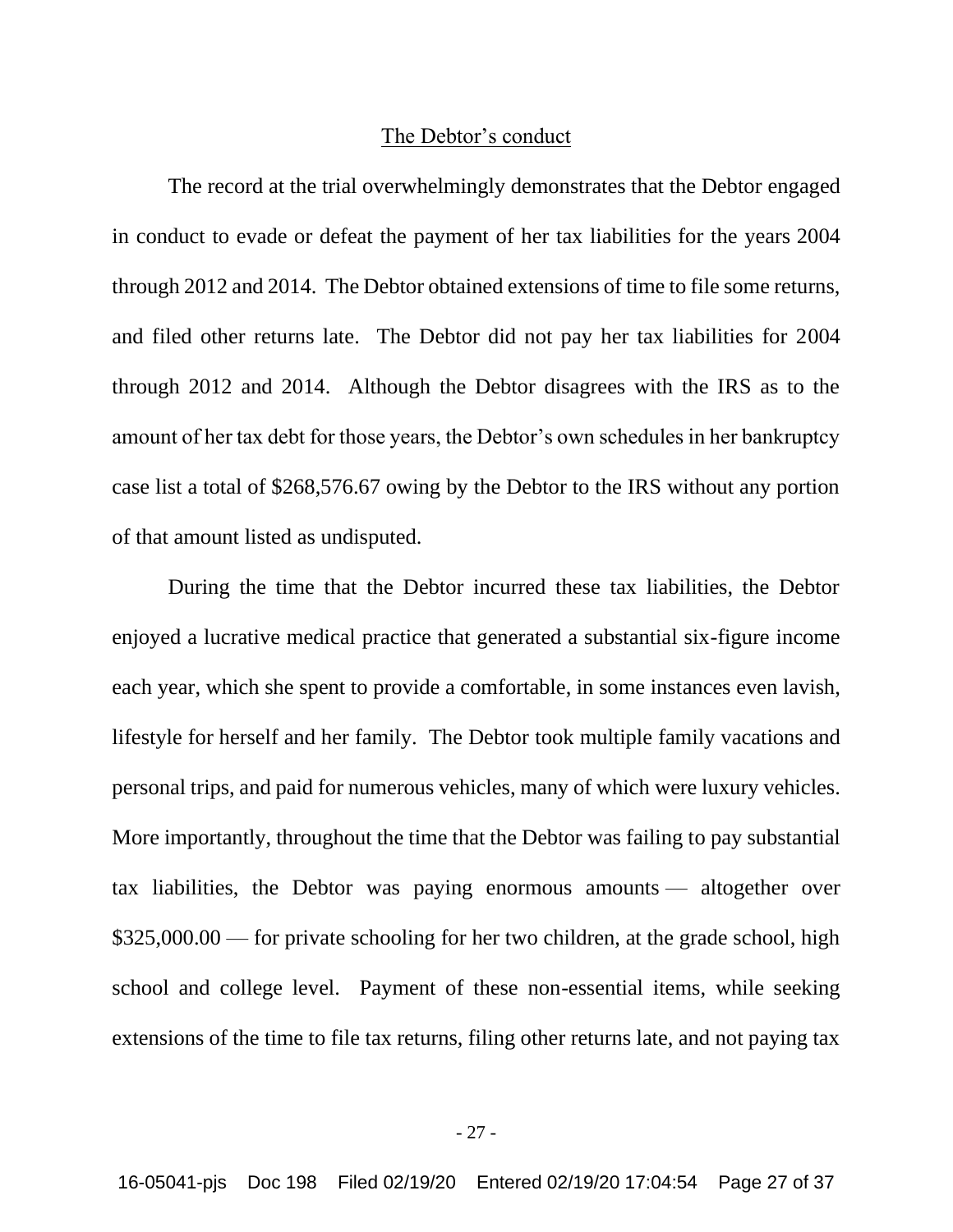liabilities for years at a time, despite having substantial income, is sufficient conduct to meet the first requirement under Gardner to make her tax debt nondischargeable under §  $523(a)(1)(C)$ .

After filing her bankruptcy case, the Debtor engaged in even more overt, affirmative conduct to prevent the IRS from enforcing its lien against the Debtor's home on Dwight Street. The Debtor looked for and found a friendly buyer, SWEWAT, one of Barrow's clients, who would purchase her interest in the Dwight Street property and then rent the property back to her so that she and her family could continue to live there without interference by the IRS. The Debtor freely admits that she entered this transaction for the express purpose of preventing the IRS from selling the Debtor's interest in the home. The Debtor's assertion that she paid to the IRS all of the proceeds that she received from that sale — consisting of \$42,937.00 — does not change the fact that the Debtor made the deal to block the IRS from enforcing its lien to collect payment of the Debtor's taxes. Instead of permitting the IRS to enforce its lien, market the home for sale to obtain the highest price for the home, and collect the highest amount of the Debtor's taxes, the Debtor wanted to control the sale of the home and unilaterally dictate to the IRS how much it would receive from the sale.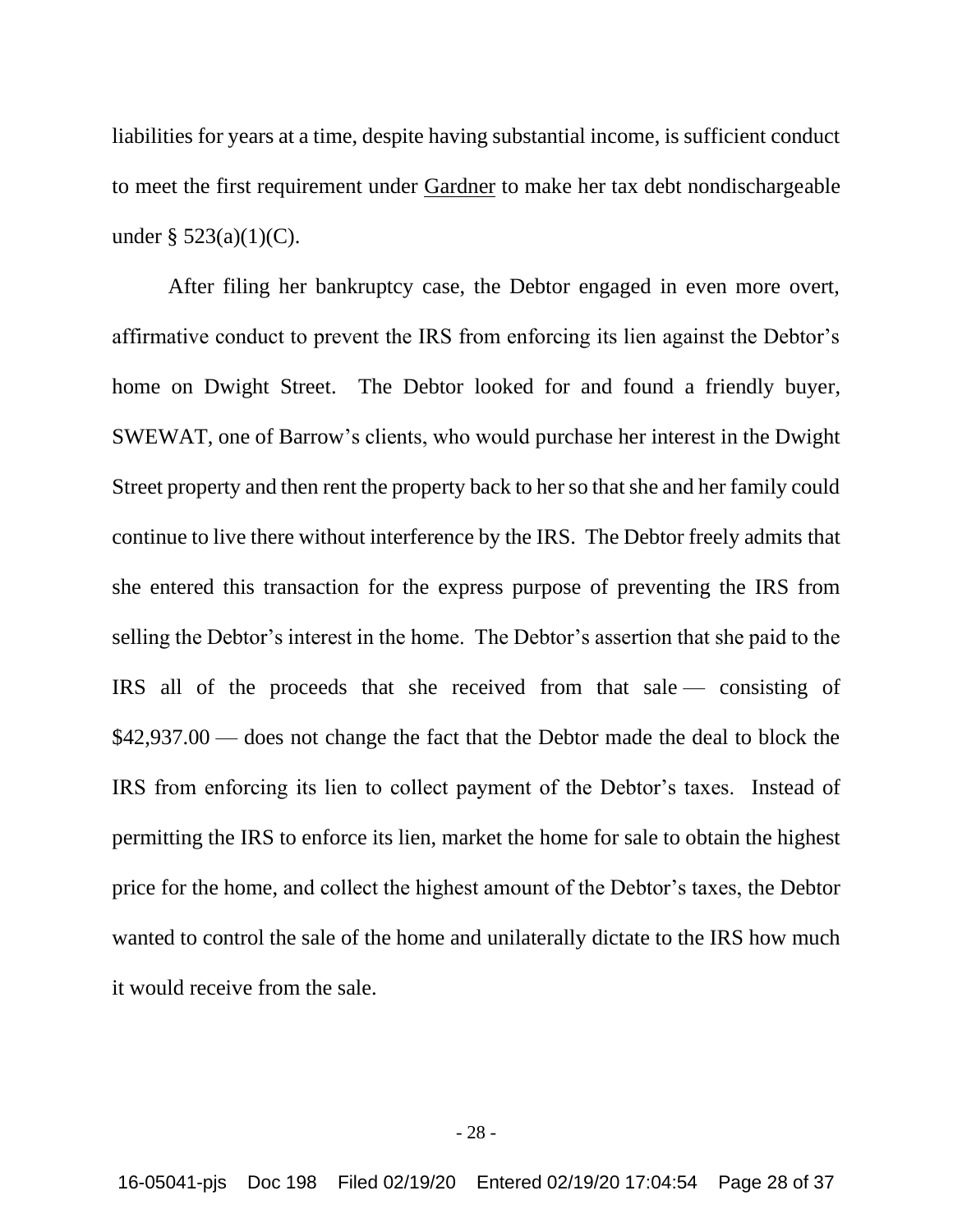The IRS has met its burden to prove that the Debtor has engaged in conduct both prior to filing bankruptcy and continuing after filing bankruptcy — to evade or defeat payment of her tax debt to the IRS.

### The Debtor's mental state

Under Gardner, the mental state requirement of  $\S$  523(a)(1)(C) requires proof that the debtor (1) had a duty to pay taxes; (2) knew she had a duty to pay taxes; and (3) voluntarily and intentionally violated that duty. The Debtor concedes that she had a duty to pay taxes and that she knew she had a duty to pay taxes. The Debtor's defense in this adversary proceeding turns entirely on her contention that the IRS failed to prove the third element: that she willfully and intentionally violated that duty. Both the IRS and the Debtor agree that the Court must look to the totality of circumstances to determine whether the Debtor willfully and intentionally violated her duty.

Having considered the extensive evidentiary record in this case, the Court finds that the totality of circumstances supports a finding that the Debtor did willfully and intentionally violate her duty to pay taxes.

The Debtor had a lucrative medical practice with a substantial income throughout all of the years that are the subject of this adversary proceeding. During those years the Debtor spent substantial amounts for personal, non-essential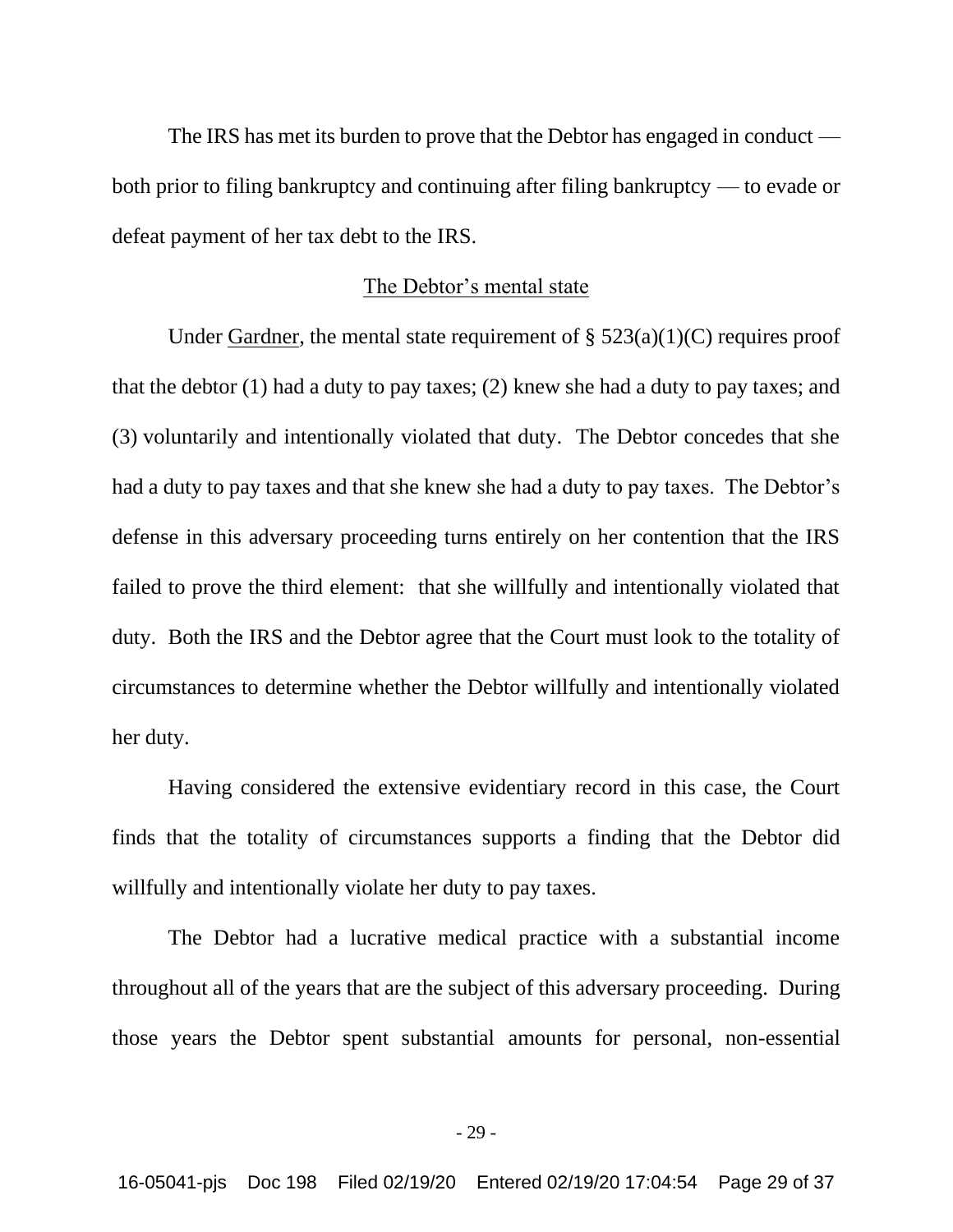expenses: private schools for her children; numerous vacations and trips; and expensive vehicles.<sup>2</sup> Those were all personal choices that the Debtor made rather than to pay her taxes. And throughout this time, the Debtor allowed Barrow to sign checks out of Harold PLC's Comerica Bank account, to pay his company and pay for other non-essential expenditures.

The fact that the Debtor was a dedicated, hard-working doctor who worked long hours during these years does not mean that her choices to pay for private schools, vacations and expensive vehicles were somehow not voluntary, conscious or intentional choices. The Debtor is a well-educated, intelligent, successful doctor whose decisions in all aspects of her life struck the Court as deliberate and well-informed. The Debtor credibly and thoughtfully explained why it was so important for her to provide a Catholic school education for her children, and why it was so important for her to pay for family vacations and other non-essential personal expenses. These were all voluntary, conscious and intentional choices.

That the Debtor chose to let her husband handle all of her tax matters was no less so. The Debtor explained that she delegated the handling of all of her tax matters

<sup>&</sup>lt;sup>2</sup> The IRS also adduced evidence of other personal, non-essential expenses, but the Court need not mention every single one because they are not nearly as large as the specific expenses discussed by the Court and have only marginal, cumulative probative value.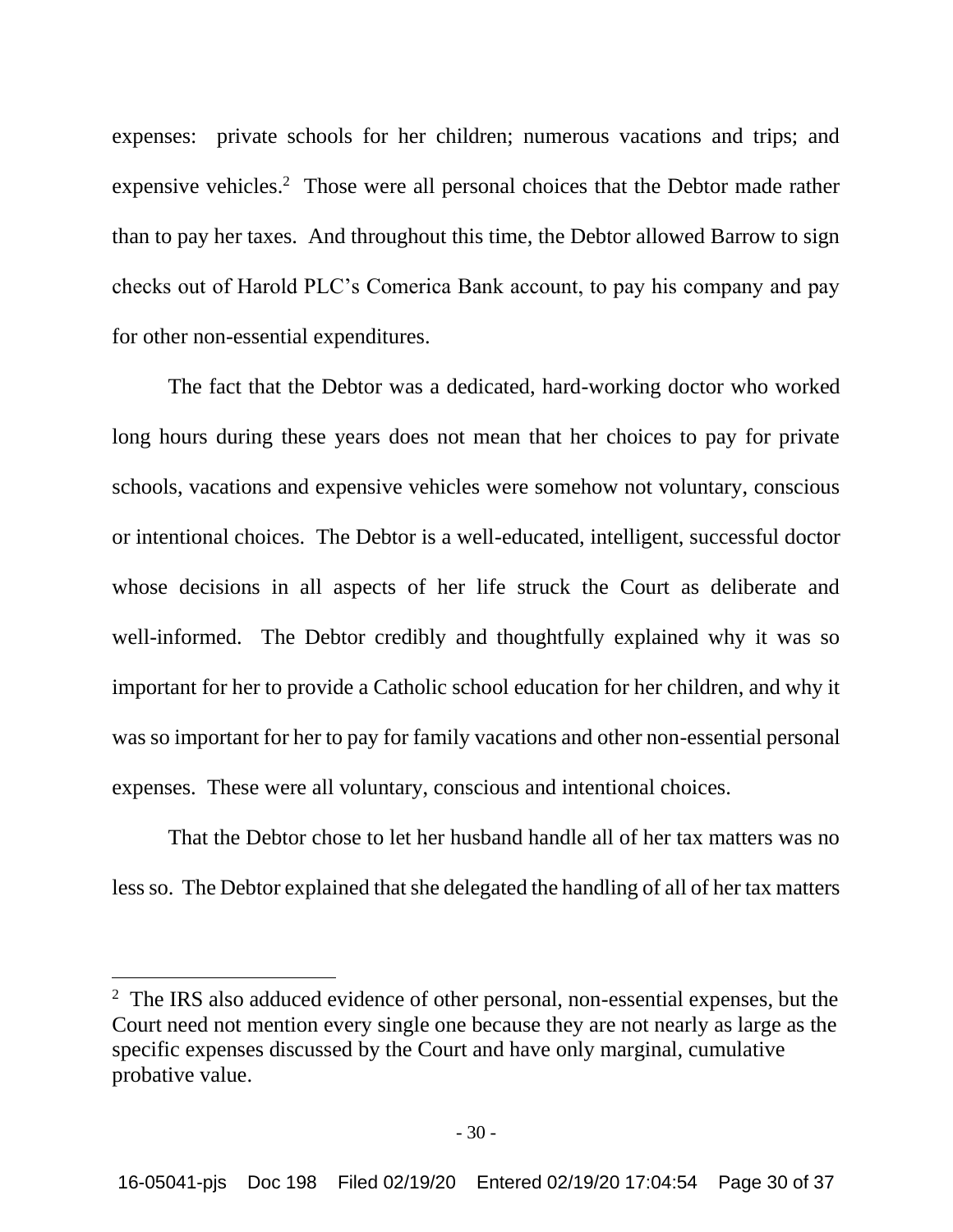to her husband because of his financial background and knowledge, fully aware that her husband had experienced his own tax problems with the IRS in the past. If anything, it seemed that the Debtor's knowledge of her husband's past difficulties with the IRS reinforced the Debtor's decision to delegate her tax matters to him. This was not a case of blind, uninformed trust in her husband, but an informed, conscious and intentional choice.

During the time that the Debtor chose to let Barrow handle all her tax matters, the record also shows that the Debtor was fully aware throughout these years that her taxes were delinquent. The Debtor gave a power of attorney to Lothamer in 2009 so that it could negotiate an installment agreement with the IRS regarding her delinquent taxes. Even though the Debtor maintains a belief that the IRS never formally terminated the installment agreement, the Debtor knew she was not keeping up with the installment agreement or paying her current taxes for the years after the installment agreement. The record demonstrates that the Debtor stressed over her tax problems, yet continued to make the voluntary choice to pay personal expenses for non-essential items for herself and her family to continue with the same comfortable lifestyle, with private schools, multiple vacations and trips, and expensive cars.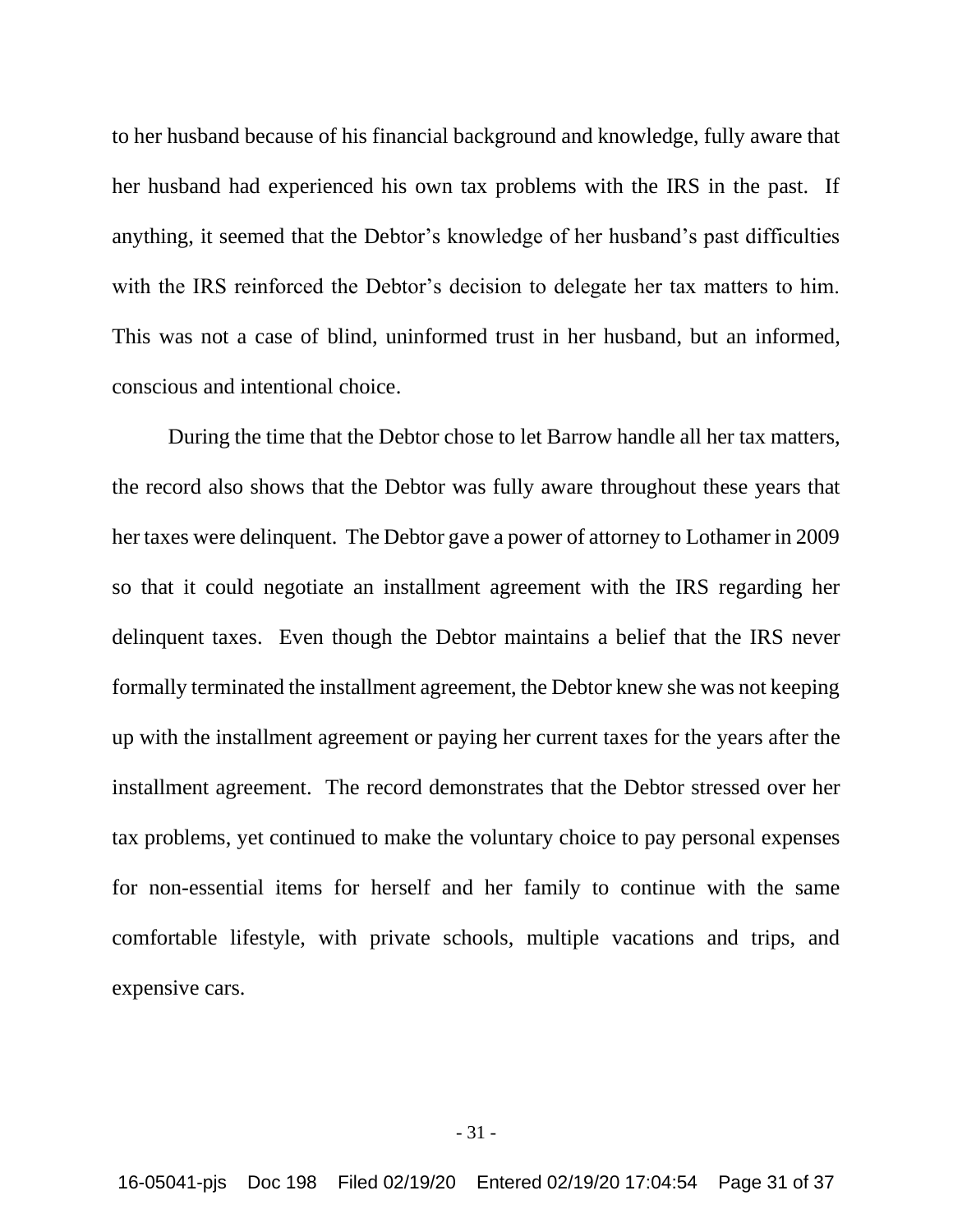The evidence of the Debtor's pre-bankruptcy conduct over the years 2004 through 2014 is sufficient by itself for the Court to find that the Debtor's non-payment of taxes during those years was voluntary, conscious and intentional. But if there was any question at all as to whether the Debtor acted willfully to evade or defeat the payment of her tax debt, that question was answered resoundingly by the Debtor's post-bankruptcy conduct.<sup>3</sup>

The Debtor's sale of the Dwight Street property to SWEWAT was not an arm's-length sale. The Debtor did not hire a realtor. The Debtor did not market the property. The Debtor did not obtain an appraisal for the property. Instead, the Debtor and Barrow hand-picked Watkins, an old friend of Barrow, to purchase the Debtor's interest in the Dwight Street property for an agreed price high enough to enable the Debtor to make some payment to the IRS, but low enough for Watkins' company, SWEWAT, to make a profit. No other party was given an opportunity to purchase the home. This was not a sale intended to generate the highest value for the sale of the property to pay the Debtor's taxes. Instead, its mission was to prevent the IRS from taking control over the sale of the property and doing just that.

<sup>&</sup>lt;sup>3</sup> A debtor's conduct after the tax debt was incurred is relevant to the debtor's state of mind in determining whether the debt is dischargeable. Meyers v. I.R.S. (In re Meyers), 196 F.3d 622, 625 (6th Cir. 1999).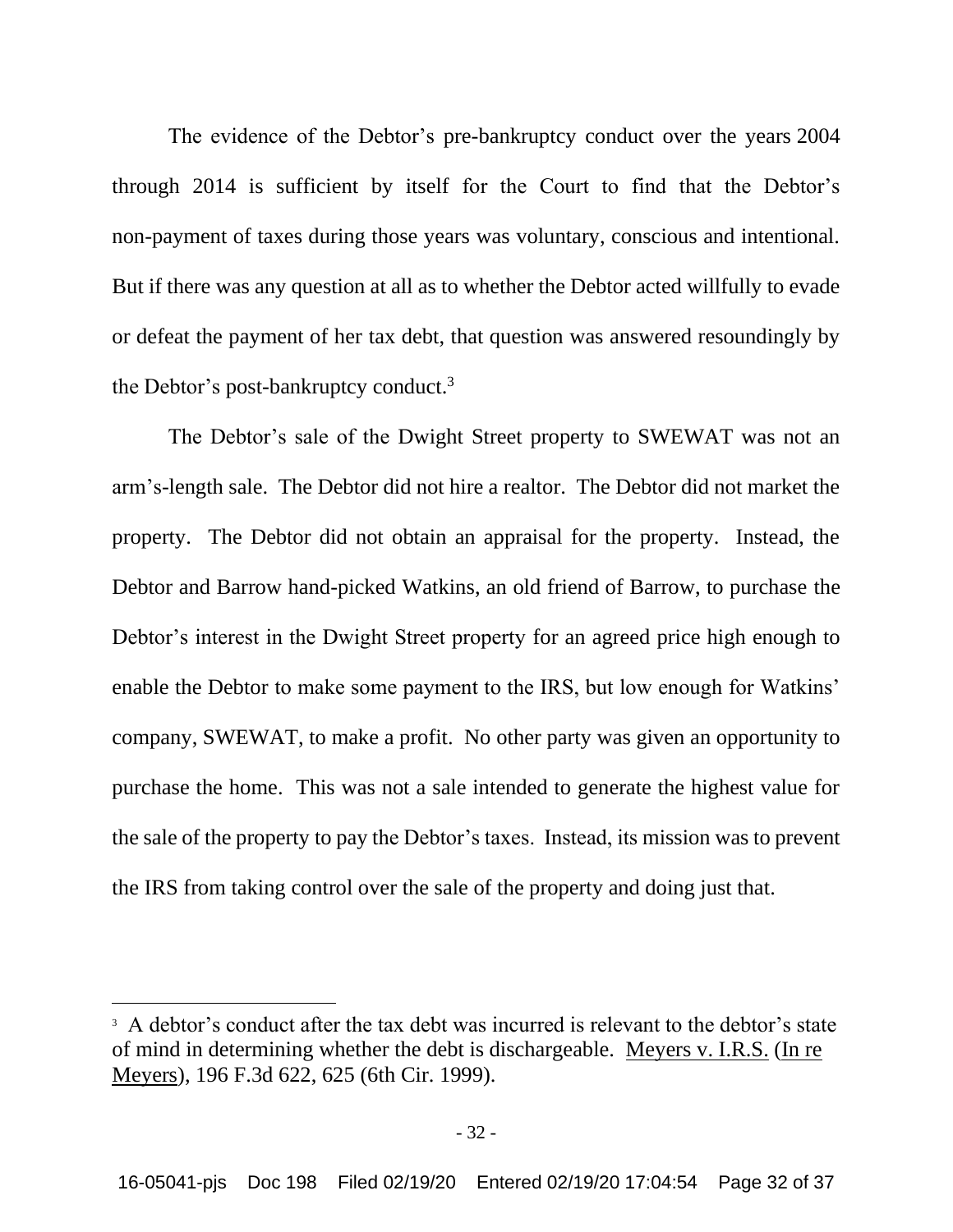The Debtor does not deny her purpose in making the sale, but seems to believe that the sale to SWEWAT should not be viewed as evading payment to the IRS because she did pay the IRS \$42,937.00 of proceeds from the sale. But unilaterally dictating the amount of proceeds to be paid to the IRS out of a sale of real property by blocking enforcement of the IRS's lien on that real property is no less an evasion of payment then withdrawing some but not all the money from a bank account to limit the amount that the IRS can garnish from that account. In other words, that the Debtor's sale of Dwight Street to a friendly purchaser enabled her to pay some amount of her tax debt does not mean that the Debtor did not willfully evade the IRS from selling the property to get a higher price and a larger payment of taxes.

The Debtor's lack of transparency about the sale is also telling. The Debtor kept this sale to herself. Neither the Debtor nor SWEWAT recorded the SWEWAT Agreement. The Debtor did not tell either her attorneys in the adversary proceeding or in the District Court Lawsuit about the SWEWAT sale for months. The Debtor and her attorneys in the District Court Lawsuit attended a settlement conference with the IRS for the purpose of trying to resolve the District Court Lawsuit, yet even then the Debtor still made no mention of the SWEWAT Agreement. It was not until months later that the Debtor chose to reveal the sale, and only then because the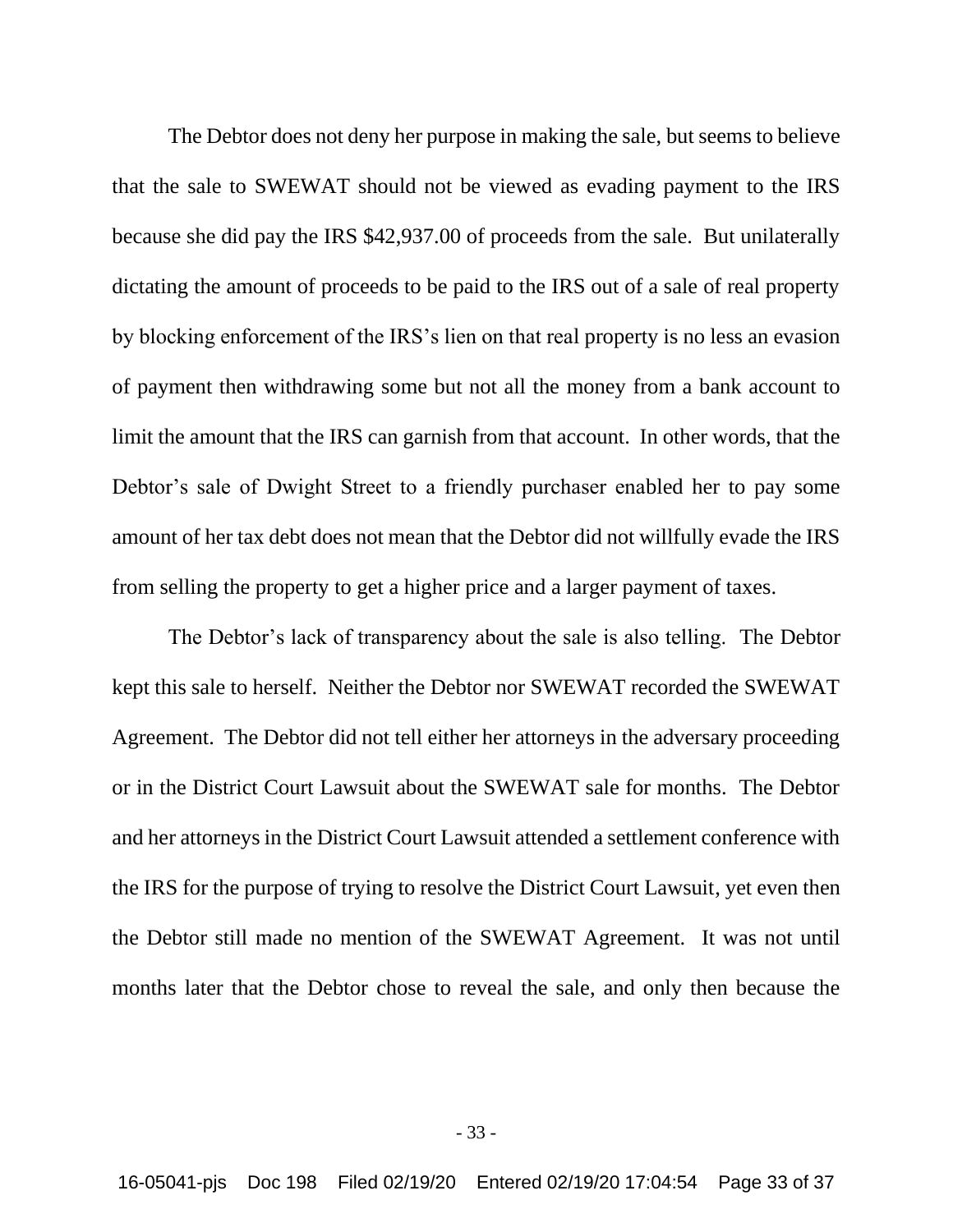Debtor wanted to use that fact to defend the IRS's motion to appoint a receiver to sell the Dwight Street property.

The Debtor's conduct since the SWEWAT deal is also probative of her intent. The Debtor and her family continue to live in the Dwight Street property even now, with no credible evidence adduced at trial as to any actual rent payments to SWEWAT. The SWEWAT Agreement was an ill-conceived scheme to prevent the IRS from enforcing its lien against the Dwight Street property. The Debtor's own testimony establishes that her decision to enter this transaction, knowing full well that she had a duty to pay her taxes, was a willful and intentional violation of that duty. There is simply no innocent explanation for this transaction.

At trial and in her post-trial brief, the Debtor argued that her circumstances are similar to those of the debtor in Storey, where the Sixth Circuit reversed a finding that the debtor "had willfully attempted to evade paying taxes[.]" 640 F.3d at 741. There are some surface similarities. Like the Debtor, the debtor in Storey was a practicing physician. Like the Debtor, she filed federal income tax returns for ten years, all showing taxes due. Unlike the Debtor, who made some payments on past due taxes, the debtor in Storey made no payments. The Storey debtor also purchased real property during a time when she owed taxes. This was the only evidence of a voluntary and intentional violation of a duty to pay taxes. In ruling for the debtor,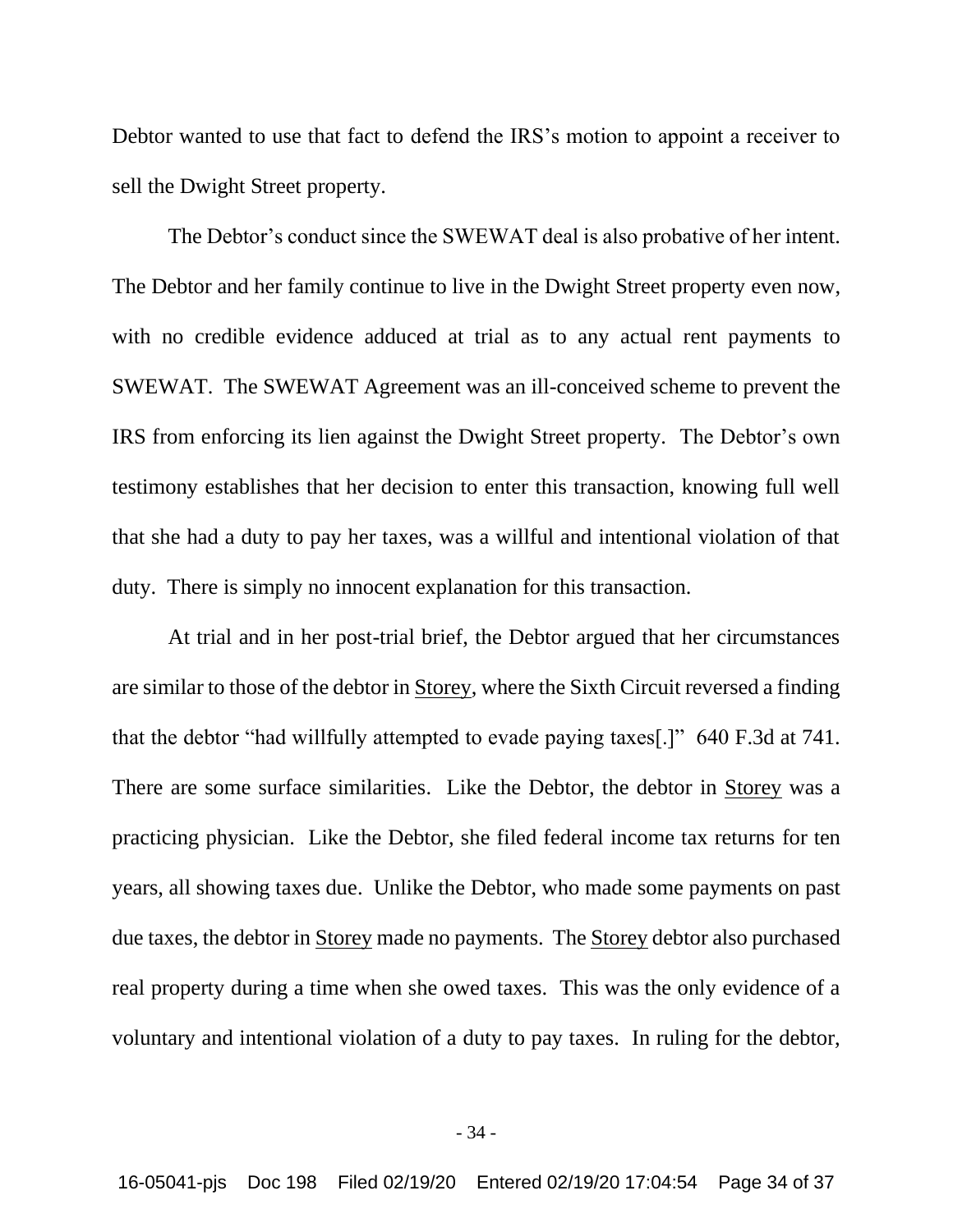the Storey court found no evidence that the home was "more lavish than [the debtor]'s previous residence or that the home was an unnecessary expense, purchased as an alternative to paying future tax obligations." Id. at 745. Likewise, there is no evidence before this Court comparing the Newport Street home to the Dwight Street home, from which the Court could find that the change represented a significant upgrade in housing.

But the inescapable difference is that the Storey court found no evidence of a lavish lifestyle or that the debtor chose to spend substantial sums on discretionary expenses, such as vacations, charity or private school tuition, instead of paying her taxes. Id. That's not what we have here. The Debtor spent hundreds of thousands of dollars on discretionary expenses instead of paying her taxes. The record is replete with large payments by the Debtor for private school tuition, vacations, vehicles and other non-essential discretionary personal expenses. Rather than the debtor in Storey, the Debtor has much more in common with the debtor in Volpe. 377 B.R. 579 (the debtor used a friendly party to purchase real property, from whom the debtor then rented, thereby evading the IRS's ability to recover from that property; the debtor lacked a credible excuse for the transaction; the debtor took multiple family vacations; and the debtor paid discretionary non-essential private school tuition for his children).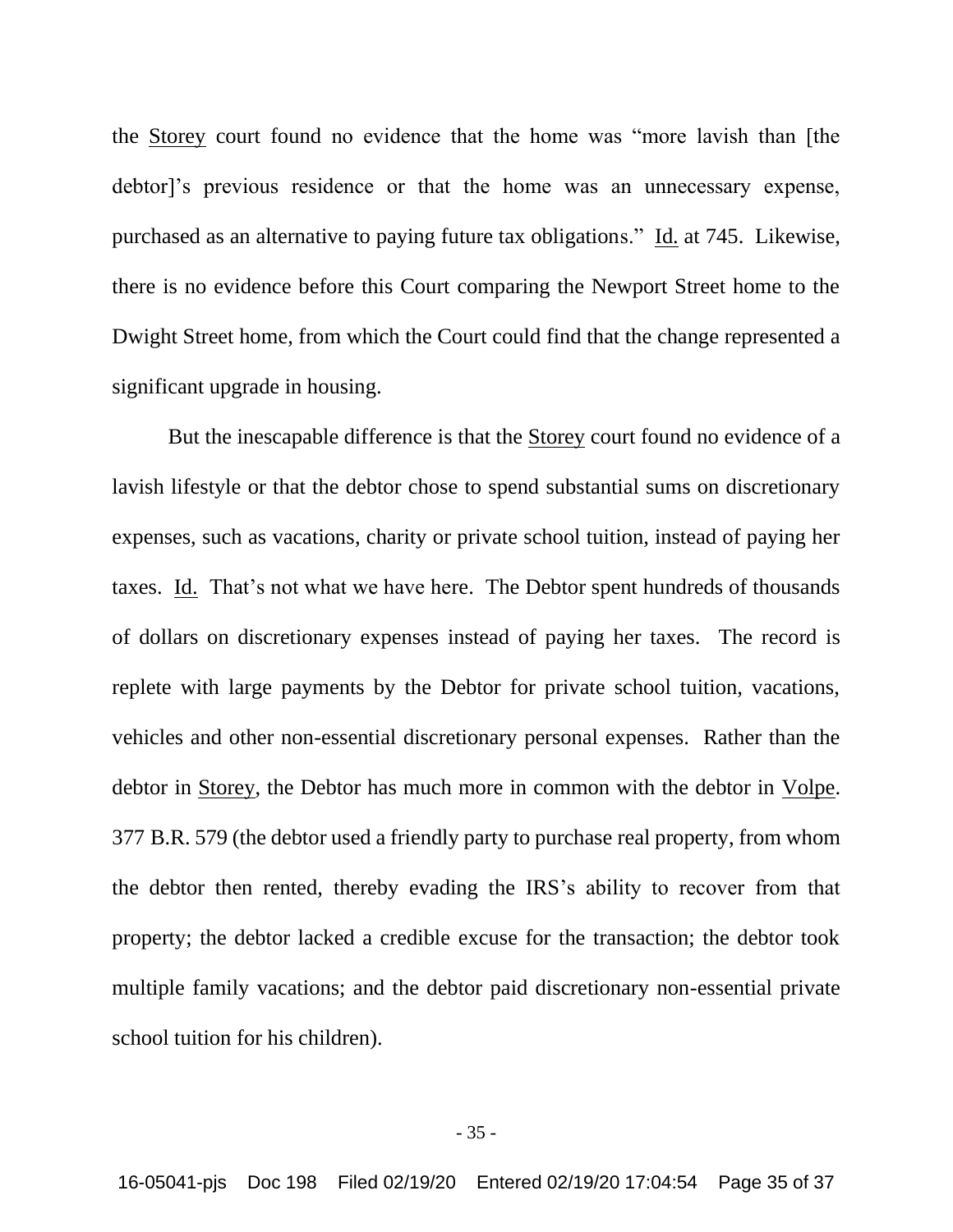The IRS has met its burden to prove that the Debtor had a duty to pay taxes, knew she had such a duty, and voluntarily and intentionally violated that duty by paying for large non-essential discretionary expenses instead of her taxes.

### **Conclusion**

The extensive record before the Court shows that the Debtor has many admirable accomplishments and traits. And the IRS does not allege a fraudulent return or other fraudulent conduct by the Debtor.<sup>4</sup> But §  $523(a)(1)(C)$  does not require a showing of fraud to make a tax debt nondischargeable. It requires only a finding that a debtor has willfully attempted in any manner to evade or defeat a tax. By her voluntary, conscious and intentional choices to pay enormous amounts of non-essential discretionary expenses — all the while knowing she was not paying her taxes — and by arranging the SWEWAT sale to try to end run the IRS, the Debtor willfully attempted to evade and defeat payment of her tax debt to the IRS. For the reasons explained in this opinion, the Court holds that the Debtor's tax debt

<sup>&</sup>lt;sup>4</sup> The IRS did adduce evidence showing that the Debtor paid her personal expenses out of bank accounts in the name of Harold PLC rather than in her own name. The IRS did not argue that this conduct evidenced fraud by the Debtor but that the nature and amount of the expenses that were paid out of the Harold PLLC's accounts were probative of the Debtor's voluntary, conscious and intentional choices to pay non-essential discretionary personal expenses rather than pay her taxes. That is how the Court evaluated that evidence, and gave it some weight in making its findings regarding the Debtor's mental state. But the Court did not find that this conduct tended to show fraud by the Debtor.